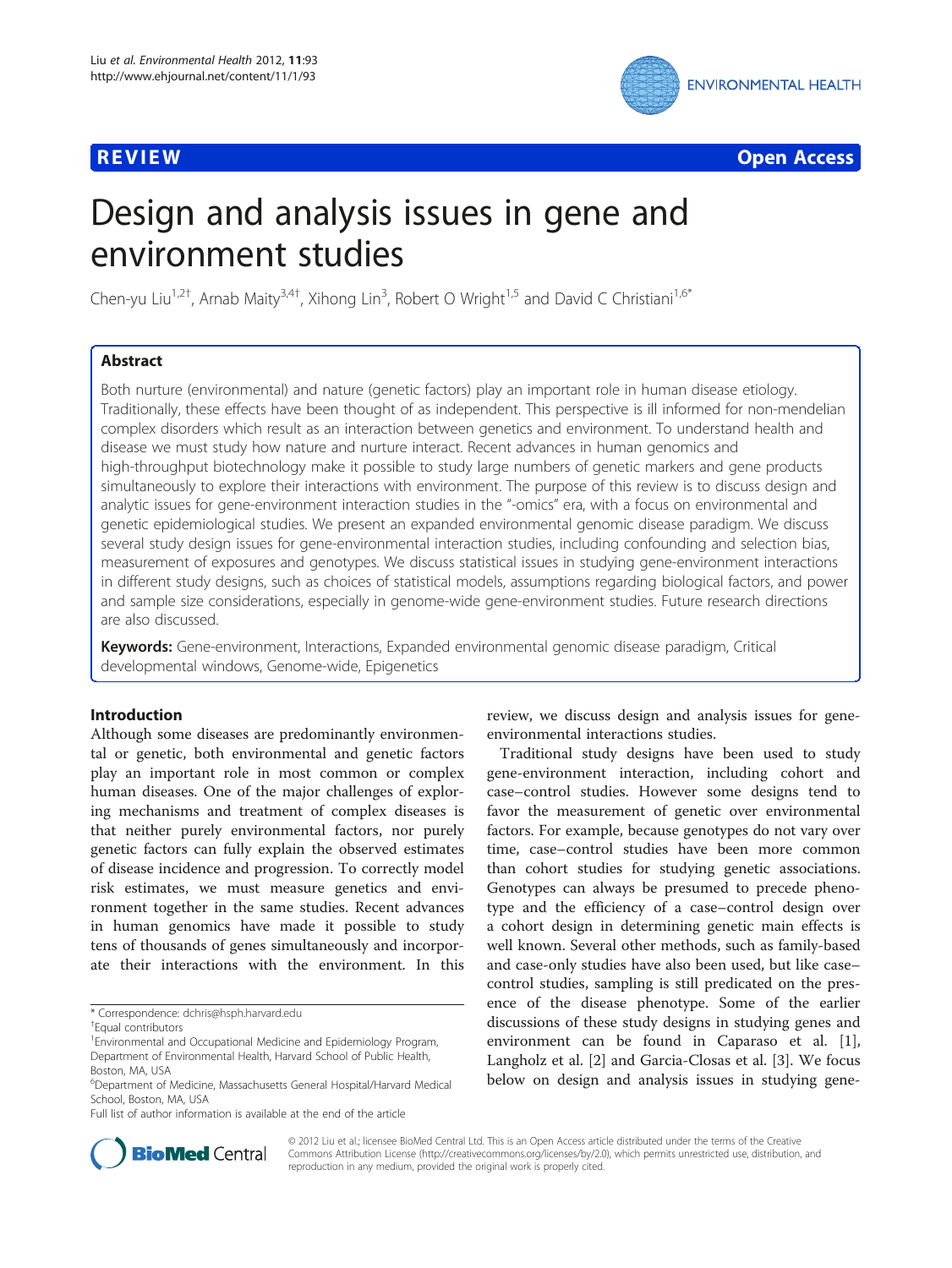environment interactions in environmental epidemiological studies including recent developments.

# How genetic and environmental factors work together to affect phenotypes

The detection of a gene-environment interaction likely depends on more than the measurement of a genotype and an exposure. Even a cumulative index of exposure to the environmental factor may not be sufficient. It is well known that environmental exposures vary over time, but what is frequently not considered is that gene expression also varies over time. Human development consists in large part on the timed expression and silencing of specific genes in specific cells at specific life stages. From a purely biological perspective it is difficult to conceive of a gene-environment interaction occurring when the environmental exposure occurs during a life stage when the gene is not expressed. An overly simplistic example might be a chemical which inhibits growth by interacting with a variant in a growth factor gene. Chemical exposure at age 25 years cannot affect final height, while exposure in childhood can. In the field of toxicology, the concept of critical developmental windows of exposure has developed over the last 30 years. Rather than considering a chemical as having a single dose response curve for toxicity, chemicals appear to

have different dose response curves depending on the life stage at which exposure occurs. For example, in utero diethylstilbesterol exposure is associated with vaginal cancer in offspring, while mothers who took the drug do not appear to be at risk. In effect, geneenvironment interaction may be conceived as a 3-way interaction, in which the time of the exposure is the  $3<sup>rd</sup>$ factor. Alternatively one can consider environmental exposure as a time-varying covariate and study gene and time-varying-environment interactions by considering lag effects. As shown in Figure 1, we have integrated the time of the exposure in the paradigm by highlighting dif-

measures of personal exposure, in particular biomarkers of exposure, provide insights into chemical, social or physical factors to specific individuals. The use of biomarkers of effect in epidemiologic studies allows researchers to study intermediate phenotypes (Figure 1) [[4-6](#page-12-0)]. For example, glycosylated hemoglobin, a measure of chronic serum glucose, can be used to study diabetic risk factors with more power than a study focused on clinical diabetes. In spite of these potential advantages, the results of biomarker measurements sometimes can confuse the investigators a lot. Different conclusions may arise due to the differences of specimen kinds, collection and processing methods, laboratory error, and

ferent exposure effects during each life stage. Direct

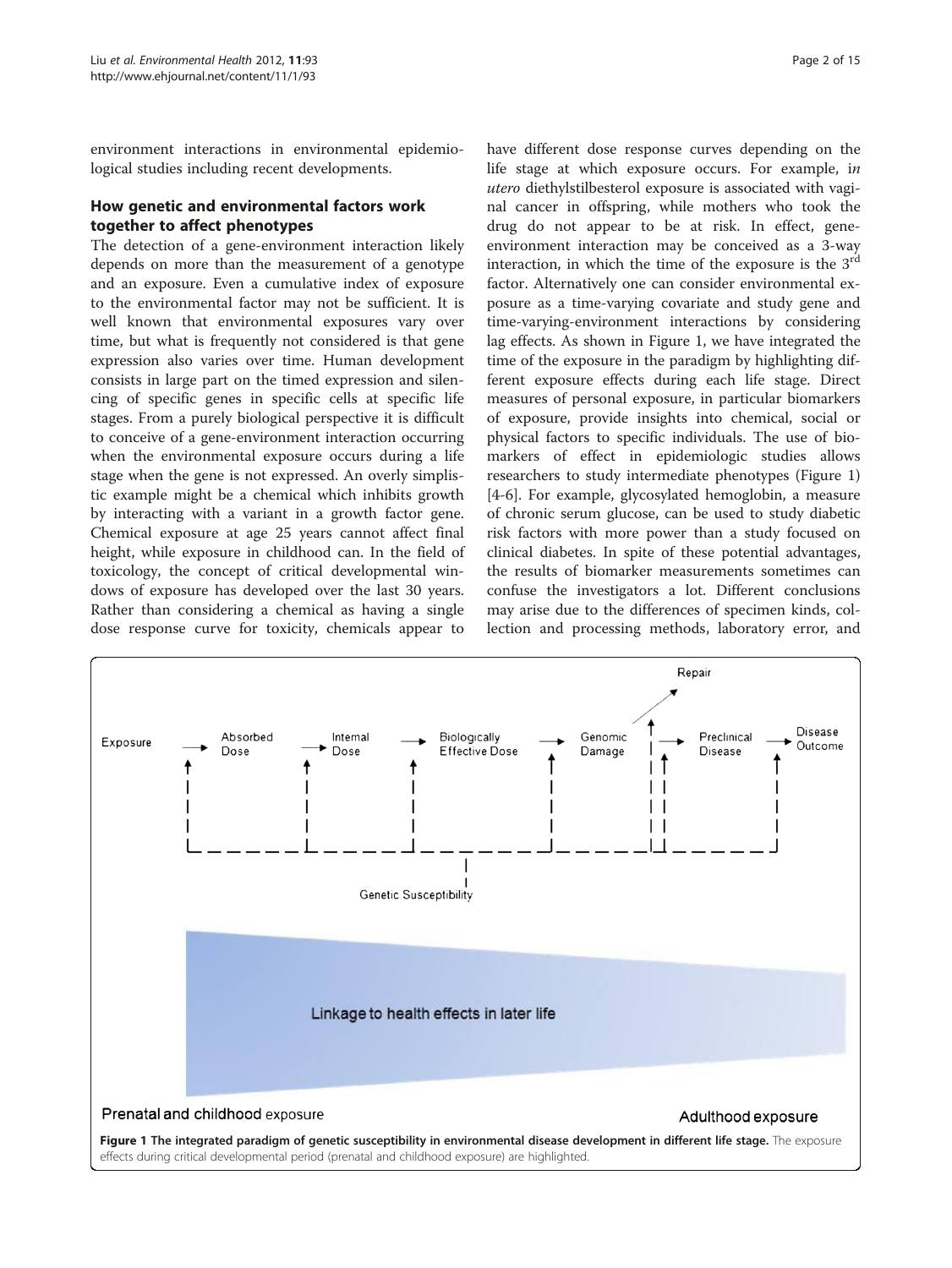individual variation in the biomarker levels over time [[7\]](#page-12-0). The usefulness of a biomarker is strongly depending on the specificity, sensitivity, assay reliability, and cost [[8\]](#page-12-0).

Another approach, instead of studying unknown effects, is by taking advantage of the established associations between genetic variations and exposure intermediate phenotypes. These genetic variations can mimic the modifiable exposure effects and serve as a surrogate to test the association between exposure and disease. This method has been referred to as 'Mendelian randomization', which provides an approach for making causal inferences about the exposure by using the nature of randomly assigned genotypes from parents to offspring before conception [[9,10\]](#page-12-0). However, as well with all genetic association studies, potential confounding effects by population stratifications and other limitations can still occur [\[10,11](#page-12-0)]. Careful study conduction and thorough verification remains essential before considering the causality.

### **Epigenetics**

The role of epigenetics has been increasingly recognized as a mechanism of gene-environment interaction. Epigenetics refers to changes in gene function without altering DNA sequence. These changes may last for several generations [[12\]](#page-12-0). Epigenetic mechanisms include alterations in DNA methylation, histone modification, and microRNA [\[13,14\]](#page-12-0). The toxic effects of exposure for several environmental chemicals, such as metals, particulate air pollution, benzene, endocrine-disrupting chemicals and reproductive toxicants, have been found to be mediated by epigenetic mechanisms [\[15](#page-12-0)]. Epigenetic alterations may be induced by environmental exposure, particularly in early development [\[16](#page-12-0)]. This field remains particularly compelling because a number of epigenetic events have been recognized as tissue-specific and reversible, which may help explain why exposures affect specific organs and the complexity of individual susceptibility among the exposed population. Epigenetic data, such as DNA methylation, can also be collected for each of the study designs described above. Epigenetic modifications provide a plausible link between the environment and alterations in gene expression that might lead to change of disease phenotypes. An increasing number of animal studies provide evidence of the role of environmental epigenetics both in disease susceptibility and in heritable environmentally induced transgenerational alterations in phenotype [\[17](#page-12-0)]. Thus, incorporating and analyzing epigenetic data in G-E statistical analysis has become immensely important. Epigenetic mechanisms in somatic cells also provide a potential explanation of how early life environmental exposures can program long-term effects in chronic disease susceptibility[\[18,19](#page-12-0)].

This expanded environmental genomic paradigm is shown in Figure [2.](#page-3-0)

# Study design issues

#### Confounding and selection bias

When designing epidemiologic studies, issues of feasibility, efficiency, expense, and potential sources of bias must be considered. Perhaps the most feasible and efficient design is the case–control design, especially when studying rare diseases. A case–control study is conducted to collect data on environmental exposures retrospectively, and collects biomarkers after disease diagnosis of the cases. While genotypes are static and not prone to differential bias, the assessment of environment retrospectively is fraught with potential recall bias. Unfortunately, while biomarkers of exposure can reduce such bias, these measures rarely can reconstruct past exposure and may be affected by the current disease status, which may be one of the great challenges of retrospective studies. A fundamental requirement of a case–control study design is that cases and controls should be selected from the same population [\[20\]](#page-12-0). Populationbased incident cases allow investigators to maximize the generalizability of the findings. Selection bias is generally a concern in case–control studies[[21\]](#page-12-0). While the assessment of gene-environment interactions will not be subject to selection bias if participation does not differ by genotype conditional on exposure and disease status [[22\]](#page-12-0). This assumption may seem reasonable for most genes and exposures, with the possible exception of (1) alleles that influence behavior, such as *aldehyde dehydro*genase polymorphisms and alcohol exposure [\[23](#page-12-0)]; or (2) population stratification; or (3) alleles and exposure risk factor that influence disease detection. For example, in populations where prostate-specific antigen (PSA) screening is commonly performed, higher PSA levels often trigger for prostate biopsy and may increase early diagnosis of prostate cancer [\[24,25\]](#page-12-0). Differential prostate cancer screening and detection with respect to obesity [[26,27\]](#page-12-0) and PSA associated genes [\[28,29](#page-12-0)] may cause selection or detection bias. For fatal diseases, since only some of the incident cases may be available for interviewing, survivor bias can occur if genotypes or exposure status differ by survival time.

Observational epidemiological studies often suffer from confounding bias due to measured and unmeasured confounders. An example of genetic confounding bias is population stratification. Population stratification can occur in ethnically mixed populations and can lead to spurious (i.e. non-causal) associations if both the baseline disease incidence and the allele frequency vary by ethnicity [\[30\]](#page-12-0). Consider the hypothetical example given in Additional file [1](#page-11-0): Table S1. In this example, there are a total of 2400 subjects in each of the two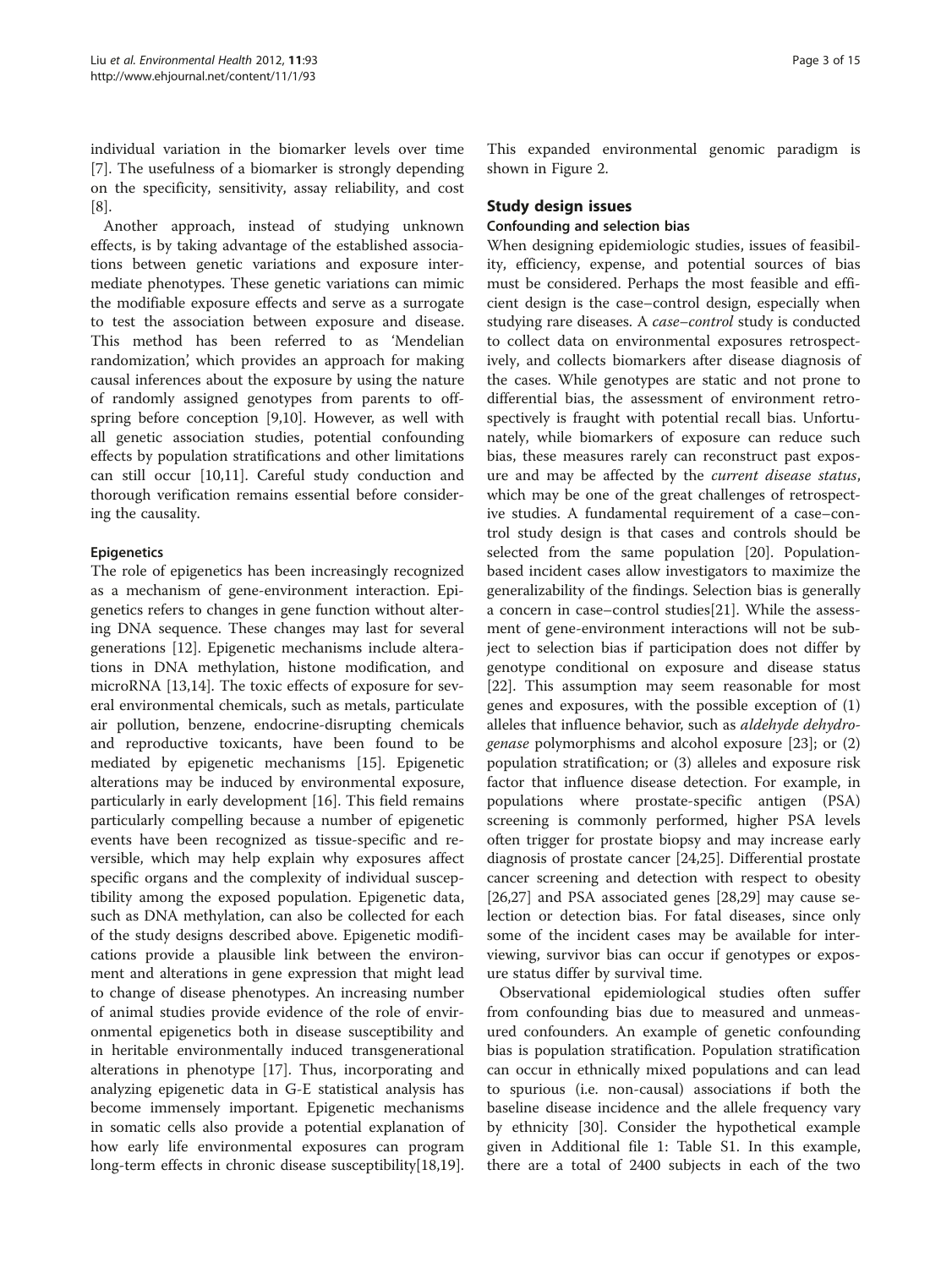<span id="page-3-0"></span>

populations. Within each population, the OR associated with a genotype, e.g. assuming a dominant model,  $G=1$ versus G=0 is 1. However, if one ignores the population labels and pools the data of the two populations together the data, the OR becomes 1.8. This spurious association between gene and disease is attributed to the fact that most cases are from population 1 and most controls are from population 2.

Although most bias due to population stratification can be eliminated by following the rules of welldesigned, well-conducted study and matching or adjusting on ethnicity, this may not apply to populations whose ancestors recently mixed, such as African or Hispanic Americans [\[31,32](#page-12-0)]. Several genomic control approaches have been used to attempt distinguishing the ethnicity by genotyping markers that are unrelated to disease and known to have different allele frequency in ancestral populations [[33,34\]](#page-12-0). Fully distinguishing the observed association from population stratification bias,

can be achieved by replication of consistent findings from multiple well-designed studies in different populations or family-based study design which preclude stratification [\[32\]](#page-12-0). Unlike the traditional case–control studies based on unrelated individuals, family-based studies are immune to population stratification bias [[35,36](#page-12-0)]. Familybased studies of gene–environment interaction sometimes may be more powerful than population-based studies [\[37](#page-12-0)]. However, the application could be limited by shared environment among family members and the difficulties to collect DNA samples from family members than from unrelated cases and controls, especially for long latency or late-onset diseases. Family-based studies generally have less power for genetic main effects than do case–control studies. Besides, family-based studies usually collect environmental exposure information retrospectively and may have similar problems in exposure assessment as retrospective case–control studies. The over sampling of intact families would also not be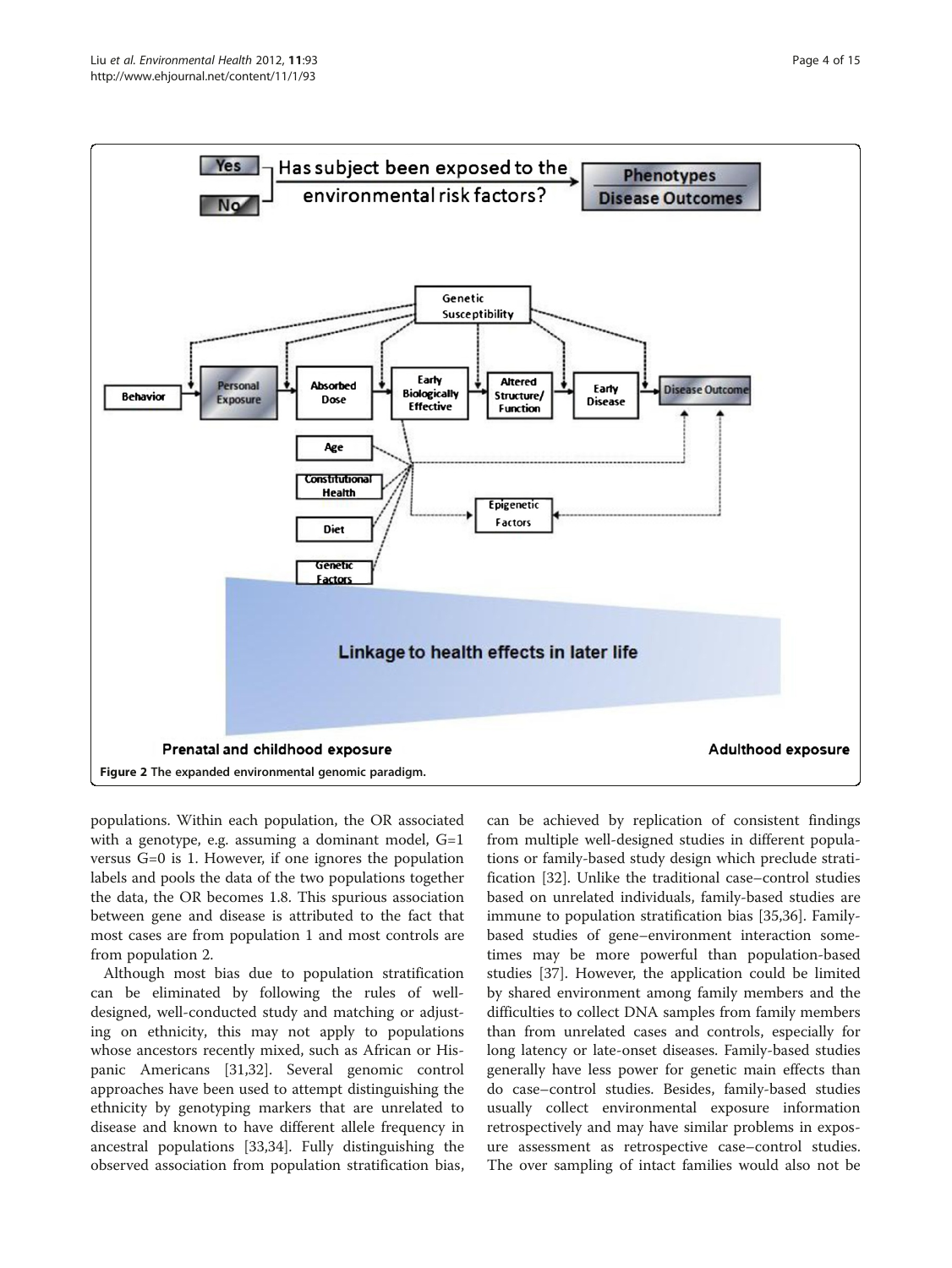expected to represent social environments in the general population. Another approach is to use the case-only method to study gene-environment interaction. This approach does not allow evaluation of the main effects of the genotype alone or the exposure alone, but only their interaction [[38](#page-12-0),[39](#page-12-0)]. The case-only design requires an assumption of gene-environment independence in the general population [\[40,41](#page-12-0)].

The *prospective cohort* study requires study subjects to be recruited before the onset of disease. This approach has the advantage of prospective collection of environmental information and biomarkers, which both precede the disease and will be unaffected by recall bias [\[42\]](#page-12-0). Effective follow-up should minimize selection bias secondary to attrition, one can estimate the disease incidence rate, and the inference for an underlying cohort is often well defined. Analysis of data from cohort studies is subject to bias due to loss of follow-up. As incidence rates of most diseases are low, even with many years of follow-up a cohort study often requires collection of an extremely large number of individuals before the onset of disease and a sufficient follow-up time, which simultaneously lead to extraordinary cost increase (i.e. by completing follow-up and data collection, including the data of baseline characteristics, exposure, and genotyping data). Hence, prospective studies are considerable challenges for diseases with low incidence rate. Riskbased sampling is being used to increase the power of prospective studies by enrolling first-degree relatives of probands, such as the Sister Study for breast cancer risk [[43,44\]](#page-12-0) or the on-going Early Autism Risk Longitudinal Investigation (EARLI) study for autism risk. For common pediatric diseases such as asthma, obesity, and some adverse birth outcomes, a prospective cohort study will be extremely valuable to identify environmental risk factors as well as evaluate gene-environment interaction mechanisms [[45](#page-12-0),[46](#page-12-0)]. Prospective cohort studies on a national scale [[47](#page-12-0)] or by pooling data from existing prospective cohorts [\[48](#page-12-0)] should be conducted to ensure sufficient power in gene-environmental studies. The U.S. Congress, through the Children's Health Act of 2000, authorized the National Institute of Child Health and Human Development (NICHD) "to conduct a national longitudinal study of environmental influences (including physical, chemical, biological, and psychosocial) on children's health and development" [\[49](#page-12-0)]. The National Children's Study is a 21-year prospective cohort study of 100,000 US-born children. Environmental exposures, including chemical, physical, biological, and psychosocial exposure, will be assessed repeatedly during pregnancy and childhood in children's homes, schools, and communities. The National Children's Study will provide great opportunities to gene-environment interactions for common pediatric diseases.

# Measurements of exposure and effects by life stage

#### Exposure biology

Measurement errors, such as misclassification of genotypes or exposure status, can exist regardless of study design. Measurement of environmental exposures have been a great challenge in epidemiologic studies due to the complex pattern of long-term exposures and the need to collect accurate and repeated individual exposure data in large populations [\[50](#page-12-0)]. Misclassification of exposure generally leads to attenuation of the main effects when the error is non-differential [[51\]](#page-12-0). Nondifferential misclassification can also bias away from the null in some circumstances, including (1) if the exposure is multilevel (>2 levels), the intermediate levels of exposure could be biased away from null [[52,53\]](#page-12-0); (2) if the misclassifications are correlated with other errors [[54,](#page-12-0)[55\]](#page-13-0); (3) if the measured exposure do not change monotonically with the true exposure [[53](#page-12-0),[56](#page-13-0)]. However, in the estimation of multiplicative gene-environment interaction effect, Garcia-Closas et al. [[57\]](#page-13-0) showed that under a set of conditions typically satisfied in studies of gene-environment interactions, both differential and non-differential misclassification of a binary environmental factor biases a multiplicative interaction effect toward the null value. These conditions are that: (1) the environmental exposure is independent of the genotype among the controls, and (2) exposure misclassification is non-differential to the genotype. This result is also true for misclassification of genetic factors.

The use of questionnaires for exposure assessment relies on personal memory and has the potential for recall bias. Several technologies have been developed to improve measurements of environmental exposures. To incorporate qualitative and quantitative changes of environmental exposures, such as atmospheric conditions and topography, over time and space, as well as individuals' diverse demographic characteristics, lifestyles, activity patterns, geographic information systems (GIS)/global positioning system (GPS), personal monitoring, and biomonitoring are now being used in environmental epidemiology. Combined geospatial tools with statistical models allow investigators to model the transport of the pollutants from source to residence, e.g., using wind speed, temperature, and traffic density in addition to measurements from the central site, to estimate an individual-level exposure as well. Direct exposure monitoring includes personal monitoring by measuring toxics on or near the body, such as measuring air pollutants exposure levels at the breathing zone, or by sampling biological properties, such as the measurement of urinary 1-hydroxypyrene (1-OHP) as a biomarker of short-term polycyclic aromatic hydrocarbon (PAH) exposure [[58\]](#page-13-0). Biomarkers of exposure are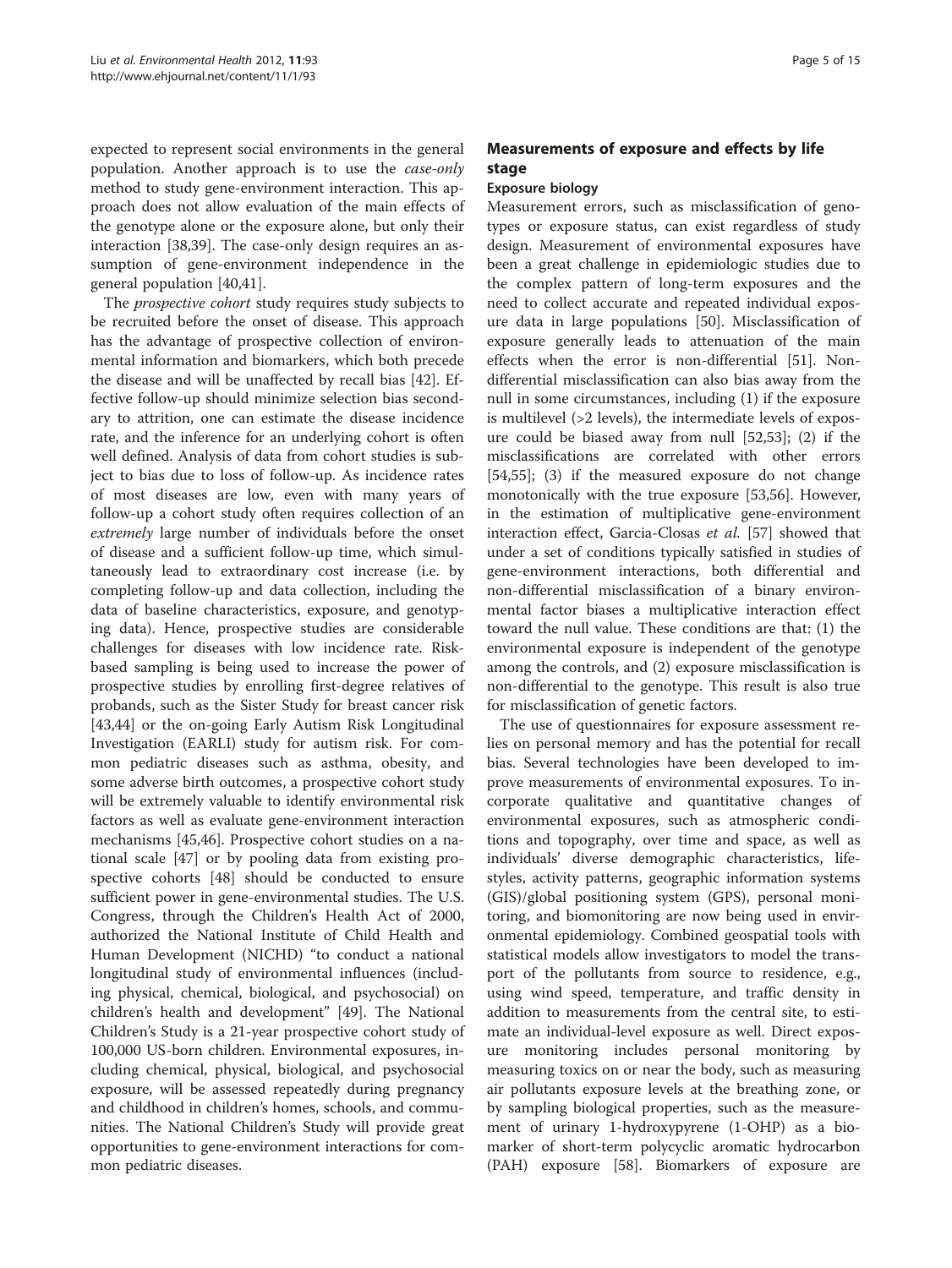biological indicators of exogenous agents within the biological system, or other event in the biological system related to the exposure. With stringent quality control, these monitoring data hold great promise for improving exposure assessment by providing objective individuallevel measurements. Biomarkers can be used to reflect the effects of earlier exposures and the association between exposure and disease at the molecular level [[4-6](#page-12-0)]. Examples of intermediate biomarkers include chromosomal alterations, DNA, RNA and protein expression. In response to exposure, patterns of gene expressions, proteins, or metabolic profiles in cells and tissues change can serve as biomarkers for exposure or effect. These dynamic features however, make their interpretation in human studies challenging. Single measurement may not be reliable especially in those investigating long-term chronic effects. Incorporating long-term monitoring data with different exposure assessment techniques is needed to provide an integrated view of exposure in complex exposure–disease relationships [[59,60\]](#page-13-0).

# Developmental life stage and gene-environment interactions

Measuring environment has added complexity beyond issues of measurement error or selection bias. Even measuring cumulative exposure prospectively may be insufficient to capture gene-environment interaction. This is because human development occurs in life stages during which gene expression undergoes radical yet temporary changes. Environmental exposures might alter the timing of normal developmental regulation of gene expression or the gene product expressed solely at a specific life stage may interact with the environmental exposure. In particular, during prenatal life and childhood, critical biological events occur that establish the number, connections and proper function of cells within given tissues. As an example, changes in gene expression could be modulated through DNA promoter methylation or chromatin remodeling, which may be induced by environmental exposure, particularly in early development [[16\]](#page-12-0). Toxicological studies show that the central nervous system is especially vulnerable to toxic injury [[61\]](#page-13-0) and epidemiological studies clearly show an association between adverse neurodevelopment and in utero exposure to chemicals such as methyl mercury [\[62,63](#page-13-0)], PCBs [\[64](#page-13-0)], while exposure later in life demonstrates less toxicity. Epidemiological studies of chemicals typically show a large variance around the effect estimate for the dose–response relationship. While many factors contribute to this variance, including measurement error in exposure and/or phenotype, it is likely that the timing of the exposure and variant genetic factors that modify the response to toxicants contribute significantly to the

observed variance. Genetic variants that produce geneenvironment interactions may only do so when the exposure corresponds to a critical developmental window during which that gene is highly expressed. This is a fundamental concept in developmental biology that is often overlooked in epidemiologic studies. Indeed the concept of fetal origins of adult diseases demonstrates the critical nature of exposure timing in producing later health effects (e.g., the association of maternal smoking during pregnancy and reduced fetal growth [\[65](#page-13-0)], obesity [\[55](#page-13-0)], decreased lung function [[66\]](#page-13-0) and diabetes [[67\]](#page-13-0) in the offspring). Although a prospective study can address timing of exposure in a clearly unbiased manner, it is still challenging to assess the details of exposure timing and risk as the critical window likely differs for different phenotypes and for different exposures. It is also not possible to know with certainty what the critical exposure window is a priori (i.e. in utero vs. childhood vs. puberty). The difficulties in assessing the effects of exposure by timing present in carefully designed observational studies and even trial results. An example is the initial report from Women's Health Initiative (WHI) randomized trial and epidemiologic data on the risk of coronary heart disease (CHD) and the menopausal hormone therapy. Large observational studies include Nurses' Health Study (NHS) suggested a reduced risk of CHD among postmenopausal hormone therapy [\[8](#page-12-0)[,68](#page-13-0)] while WHI randomized trial found increased risk of CHD among women assigned to the menopausal hormone therapy compared to the placebo group [\[69](#page-13-0)]. Hernán et al. re-analysis of the Nurses' Health Study and concluded that most of the difference could be attributed to the age distribution at the time of initiation of hormone therapy and length of follow-up [[70\]](#page-13-0).

Unfortunately, for most adult diseases, an unbiased reconstruction of childhood exposure is difficult, if not impossible. Thus, a major limitation of adult epidemiologic research will continue to be the inability to reconstruct childhood factors that predict disease. At least some of the difficulty in finding gene-environment interactions for adult disease is likely that the relevant exposure may have occurred in childhood, and a measure of cumulative exposure, while preferable to cross-sectional measures, cannot capture exposure during the critical developmental life stage predisposing to disease.

# Statistical analysis issues for gene-environment studies

### Longitudinal studies

In order to incorporate exposure effects by life stage, gene-environment interaction may be conceived as a 3 way interaction, in which the time of the exposure is the 3<sup>rd</sup> factor. In general the gene-environment interaction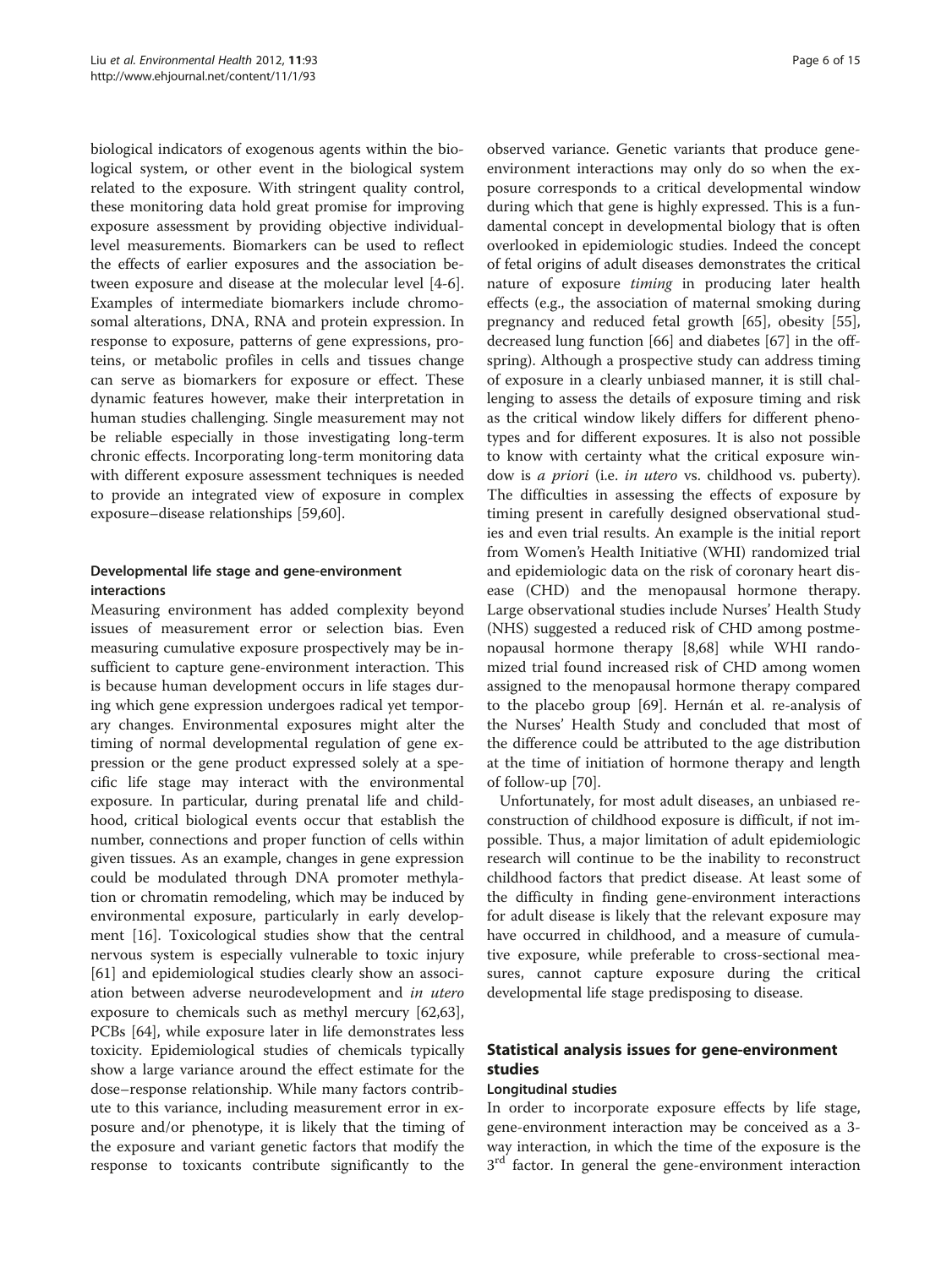as a function of time can be modeled by considering a general nonparametric model

$$
Y_{ij}=f\big(G_{ij},E_{ij},t_{ij}\big)+e_{ij},
$$

where  $Y_{ii}$  is the response of interest of the i-th subject at the j-th time point  $t_{ii}$ ;  $G_{ii}$  and  $E_{ii}$  are the genetic and environmental covariates measured at  $t_{ii}$ , and  $e_{ii}$  are random errors. Here the function f(.) models the combined effect of gene, environment and any possible interactions as function of time. Note that the formulation above can incorporate multiple genetic and environmental variables and thus has potential to model gene-gene interactions as well as gene-environment interactions involving several genes as well. For such general model of longitudinal data, Zhang [\[71,72\]](#page-13-0) presented multivariate adaptive spline smoothing based estimation methods. For highdimensional data, such as GWAS studies directly applying such methods for a large number of SNPs is undesirable. Zhu et al. [\[73\]](#page-13-0) adapted the multivariate spline methodology for GWAS: Specifically, the procedure starts by starting with a model containing only intercept (the simplest model) and then gradually growing the model by adding terms (e.g., individual SNPs, SNP-SNP interaction) that minimizes a weighted least squares criteria. Finally the end model is selected via a backward step by deleting one least significant term at a time from the model.

Another popular and useful approach for modeling factors that change over time is the varying coefficient modeling strategy. Specifically for G-E interaction, one can consider the time-varying coefficient model

$$
\begin{array}{lcl} Y_i\bigl(t_{ij}\bigr) = \beta_0\bigl(t_{ij}\bigr) &+& G_{ij}\beta_G\bigl(t_{ij}\bigr) &+& E_{ij}\beta_E\bigl(t_{ij}\bigr) \\ &+& G_{ij}*E_{ij}\beta_{GE}\bigl(t_{ij}\bigr) &+& e_{ij}, \end{array}
$$

where  $t_{ii}$  denotes the time point for the j-th measurement of the i-th subject;  $G_{ij}$  and  $E_{ij}$  are the genetic and environmental covariates measured at t<sub>ij</sub>;  $β<sub>G</sub>(.)$ ,  $β<sub>E</sub>(.)$  and  $\beta_{GE}(.)$  are unknown gene, environment and G-E interaction effect, respectively, depending on time. Note that this is a generalization of the conventional two-way G-E interaction model Y<sub>i</sub>(t<sub>ij</sub>) =  $\beta_0 + G_{ij}\beta_G + E_{ij}\beta_E + G_{ij}E_{ij}\beta_{GE}$  $+$  e<sub>ij</sub> with non-time-varying effects. Depending on the data at hand, one could also consider different version of this model in various ways, e.g.,  $\beta_G(t_{ij}) = \beta_G$  corresponds to the model where one assumes that only the intercept, the environment effect and G-E interaction effect vary over time but the gene effect does not. There is a rich literature on varying coefficient models discussing estimation and testing procedures, e.g., Hoover, Rice, Wu and Yang [\[74](#page-13-0)] and Wu and Chiang [\[75\]](#page-13-0) among many others. The coefficient  $β<sub>GE</sub>(.)$  reflects the G-E interaction effect as it changes over time. Thus, if the G-E interaction is prominent at a specific window of time but dormant in others, plotting this coefficient function over time could potentially reveal such patterns.

#### Case–control studies

Case–control studies are commonly used in studying for genes and environment. Case–control studies sample disease subjects (cases,  $D=1$ ) and healthy subjects (controls, D=0), and retrospectively collect information about genes (G) and environment (E). The description of a simple case–control study is given in Additional file [1](#page-11-0): Table S2, where both E and G are binary. The data from a case–control study can be used to compute three odds ratios (ORs), using subjects who are unexposed and have typical genotypes as they occur in nature (also known as wild type) (E=G=0) as the reference group:  $OR<sub>11</sub>$  for subjects with both the gene and the exposure  $(E=G=1)$ ,  $OR<sub>10</sub>$  for subjects with only the exposure (E=1, G=0), and  $OR_{01}$  for subject with the only gene (E=0, G=1). Then under the multiplicative interaction model, the null hypothesis of no interaction can be written as  $OR_{11}$ =  $OR<sub>01</sub> \times OR<sub>10</sub>$ . Thus, to test for GxE interaction, one defines the interaction odds-ratio as  $OR_I = OR_{O1} \times$  $OR_{10}/ OR_{11}$  and tests for H0:  $OR_I = 1$ . From Additional file [1](#page-11-0): Table S2, the sample  $log(OR<sub>I</sub>)$  can be estimated as log(bche/adfg), and one can then construct a Z-statistic to test for  $H_0$  (see for example, [[76\]](#page-13-0)).

Logistic regression is commonly used for analysis of case–control studies, especially in the presence of covariates. A typical logistic model for assessing geneenvironment interaction is

$$
logit(p) = \beta_0 + \beta_1 G + \beta_2 E + \beta_3 G * E
$$
  
+ 
$$
\beta_4 X
$$
 (1)

where p is the population disease probability and X is a vector of covariates. As subjects are sampled based on the case–control status and cases are over-sampled, the likelihood depends on distribution of the independent variable (G, E and X) in the population and the case–control sampling probability. Hence the intercept  $β_0$  cannot be estimated from the case–control sample. However, Cornfield [[77](#page-13-0)] and later Prentice and Pyke [\[78\]](#page-13-0) showed that one can estimate all the regression coefficients β except for the intercept using the ordinary logistic regression likelihood as if the data were obtained in a prospective study.

Under model (1), the OR of (G, E) versus ( $G_0$ ,  $E_0$ ) is then given by exp{  $\beta_1$ (G - G<sub>0</sub>) +  $\beta_2$ (E - E<sub>0</sub>) + β<sub>3</sub>(GE- $G_0E_0$ ). In the presence of gene-environment interaction, the OR of disease and gene depends on exposure. For example, consider the case when both G and E are binary. The covariate X adjusted OR of D and G in the unexposed group (E=0) is  $exp(\beta_1)$  and the OR of D and G in the exposed group (E=1) is  $exp(\beta_1 + \beta_3)$ . The interaction OR<sub>I</sub> = exp(β<sub>3</sub>). The null hypothesis H<sub>0</sub>: β<sub>3</sub> = 0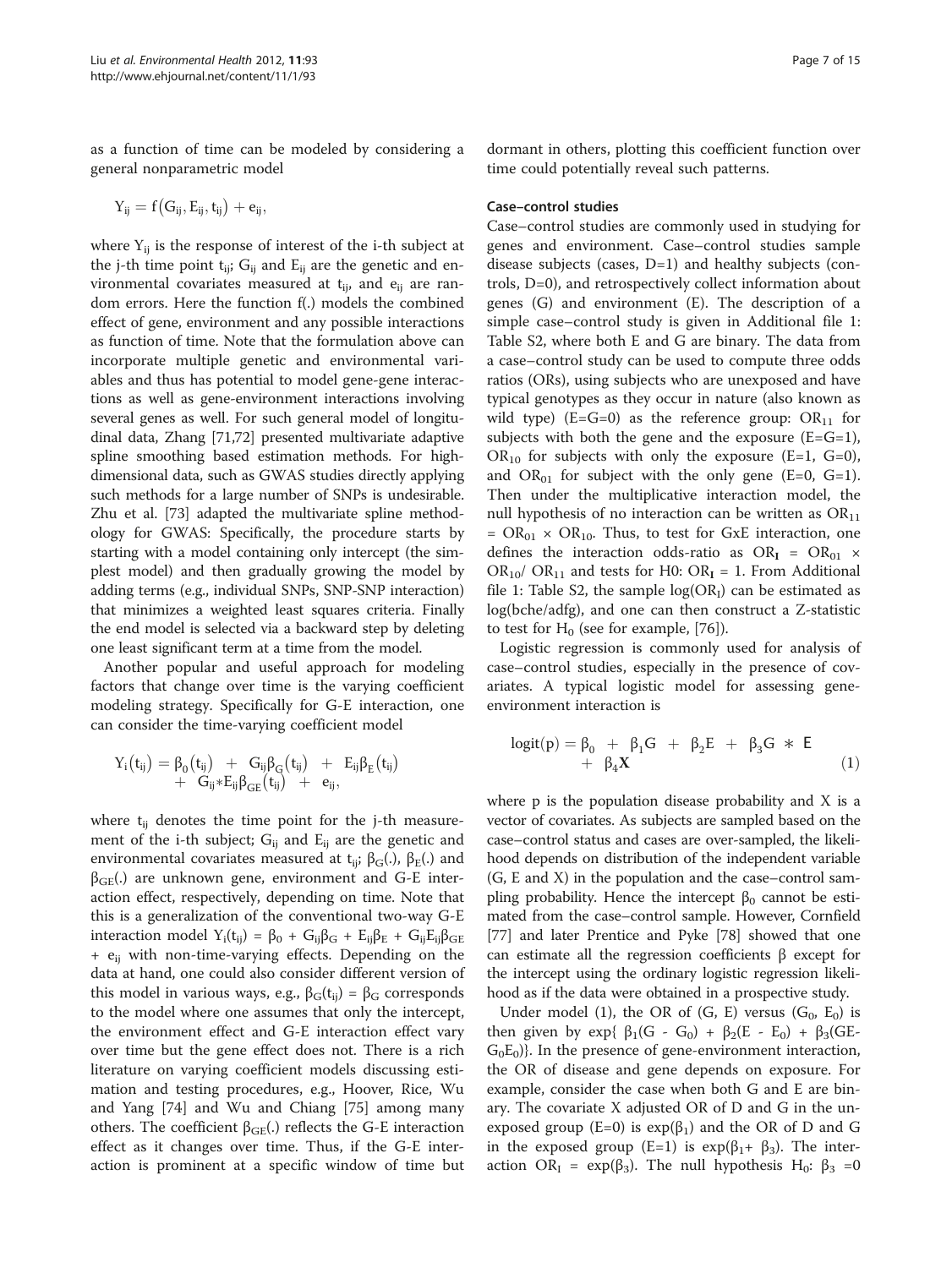constitutes a no gene-environment interaction. Note that no assumption about the distribution of gene (G), environment (E) and covariates X, e.g., independence of gene and environment, is made in logistic regression.

Several advanced models have been developed to incorporate gene-environment interactions. Selinger-Leneman et al. [\[79\]](#page-13-0) explored the conditions under which accounting for gene-environment interaction enhances the ability to detect the genetic effects in complex diseases. Chatterjee, et al. [\[80](#page-13-0)] developed a maximum score based testing procedure for main gene effects in the presence of possible gene and environment interaction using parametric models. Kraft et al. [\[81\]](#page-13-0) applied a two degree-of-freedom likelihood ratio test for the association between a disease and a genetic locus, allowing for the possibility that the genetic effect may be modified by an environmental factor. Maity et al. [[82](#page-13-0)] developed more flexible statistical tests for genetic main effects in presence of possible gene-gene and gene-environment interactions using a semiparametric method.

Nevertheless, one should be aware that the case–control method may not be applicable for association studies in some situations, such as in the presence of population stratification that can not be estimated from the data. It is useful to complement case–control studies with family studies using genetic analytic techniques such as segregation and linkage methods [\[83\]](#page-13-0).

#### Case only studies

An important matter in case–control studies is the choice of control group. An inappropriate choice of controls, e.g., hospital based controls or shared controls for different studies, may result in erroneous findings, e.g., due to population stratification. To address this problem, several approaches have been developed, see e.g., [[40\]](#page-12-0). One of these approaches to assess G-E interaction is the case-only design where one uses only cases  $(D=1)$ .

A key assumption to study G-E interaction on D in the case-only design is that the distributions of gene and environment are independent. Examples of such situations are the cases when an environmental factor is not directly controlled by individual behaviors, e.g., air pollution. Specifically, in the absence of covariates, under model (1), assuming rare disease,  $Pr(D=0 | G, E)$  is approximately 1. Assuming that G and E are binary and independent in the population, it can be shown that the OR relating exposure and genotype in cases only is

$$
pr(G = 1, E = 1|D = 1) pr(G = 0, E = 0|D = 1) /
$$
  
\n
$$
[pr(G = 0, E = 1|D = 1) pr(G = 1, E = 0|D = 1)] = exp(\beta_3).
$$

This corresponds to the OR in a simple 2x2 contingency table (Additional file [1:](#page-11-0) Table S3)

Thus, one can estimate the effect of the G-E interaction term approximately correctly without performing a logistic regression of D. This approach can also be applied in logistic models in the presence of covariates [[39\]](#page-12-0). Under the assumption of the independence of gene and environment, the case-only analysis yields a smaller standard error when estimating the interaction term  $\beta_3$ , thus increasing power to detect GxE interaction [\[39](#page-12-0)]. Umbach and Weinberg [[84\]](#page-13-0) conjectured that imposing the gene and environment independence assumption in studies where controls are available could also improve precision for estimating main effects. They also investigate the power gain in detecting GxE interaction via simulation studies and find that in several parameter configurations considerable precision advantages can accrue by estimating the interaction term using G-E independence assumption. They find that sometimes the variance of the interaction term can be reduced by more than two-fold, even near the null value  $β_3=0$ . Thus, in situations where the key independence assumption is met, a study analyzed with G-E independence assumption may need considerably fewer subjects than one analyzed with the full model without G-E independence assumption to achieve the same power for detecting gene-environment interaction. Several researchers exploit the assumption of gene-environmental independence in the population to develop more powerful statistical tests for gene and environment interactions in more complex settings, see e.g., [\[84](#page-13-0)-[86\]](#page-13-0).

However, one should exercise caution when applying case-only analysis, as it makes a strong assumption that G and E are independent in the population, possibly conditioning on covariates. If the distribution of G and E depend on each other, the case-only design will yield a biased estimate of the interaction term  $\beta_3$  In addition, it only estimates the interaction term  $\beta_3$  and cannot estimate the main effects  $β_1$  and  $β_2$ . In practice, the assumption of G-E independence in the population may not hold. For example, the genetic variants in a smoking pathway may affect the degree of addiction. In such scenario, a case-only study for studying the effects of genes and lung cancer risk would not be applicable. Further, the validity of a case-only study also hinges on the assumption that there is no hidden population stratification in the study population. Wang and Lee [[87\]](#page-13-0) showed that if a population stratification exists, then case-only studies may be biased, and the bias involves the coefficient of variation of the exposure prevalence odds, the coefficient of variation of the genotype frequency odds, and the correlation coefficient between the exposure prevalence odds and the genotype frequency odds. In other words, a case-only study may be biased if a systematic difference is present in either genotype frequencies or exposure prevalence between subpopulations.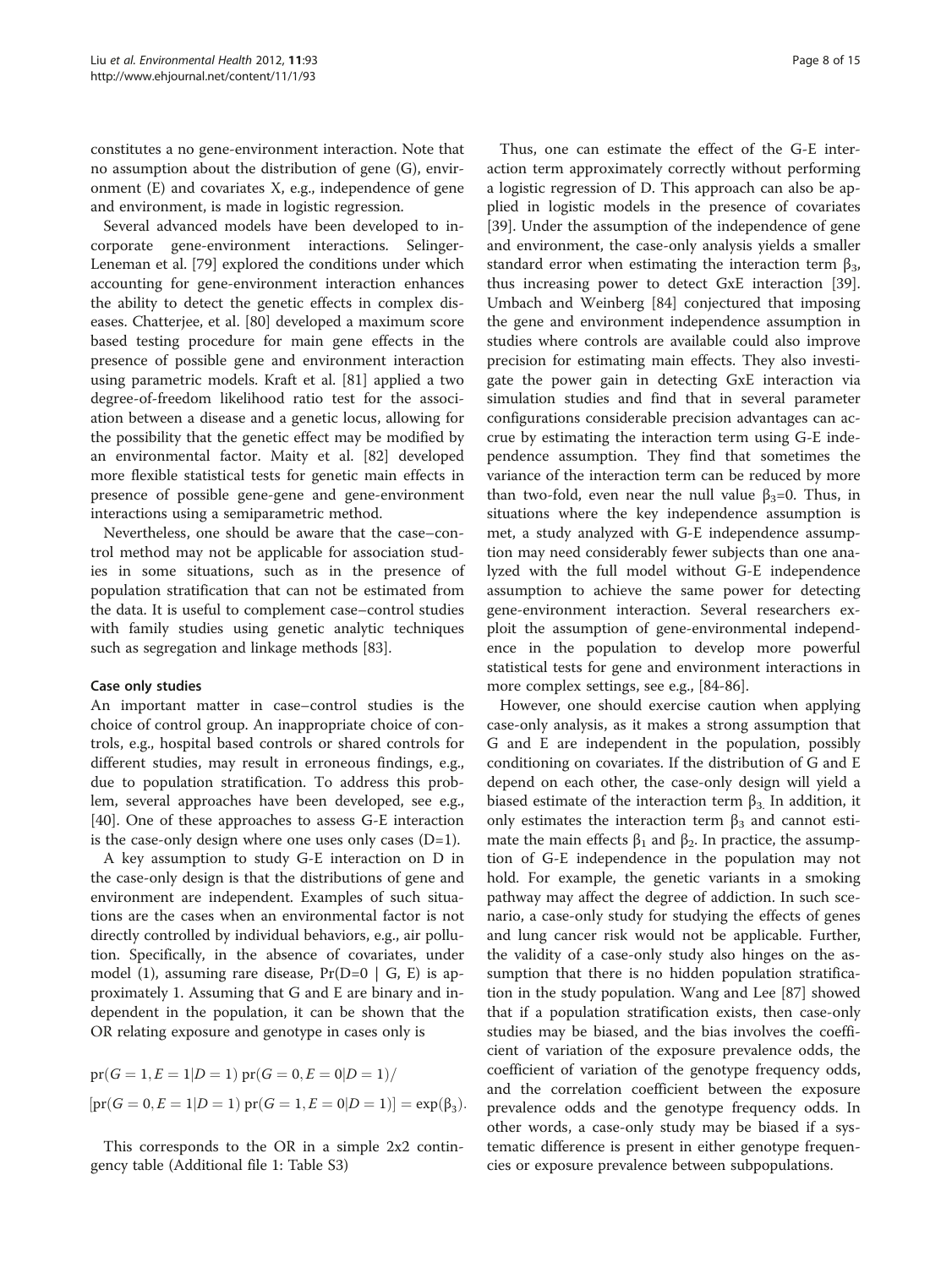#### Case-parent and case-sib design

In a 'case-sib' design, each case is matched to one or more unaffected siblings [\[88-90](#page-13-0)]. Compared to the case– control design, this design has the advantage that cases and controls are perfectly matched on the ethnic background, thus this design reduces the bias due to population stratification.

In the 'case-parent' design, the parents of cases are used as a sort of control group to study genetic markers that could be associated with disease risk or be in linkage disequilibrium with alleles at a neighborhood locus. Genotypes are obtained from each case and his/her two parents, while environmental data are required only from cases [[41](#page-12-0)]. Similar to the case-sib design, this design provides a perfect control for ethnic confounding. The main effect of environmental factors cannot be assessed in the case-parent design, but analysis of genetic main effects and G- E interactions can be conducted. Umbach and Weinberg [\[91\]](#page-13-0) proposed an association test, which examines the joint effects of gene and environment using case-parent trios. The caseparental control method requires the availability of genotypic information on both parents of cases, although the EM algorithm can be used to maximize the likelihood if some genotypes are missing and the method has been extended to situations where only one parent is available [[92](#page-13-0)]. Witte et al. [[90](#page-13-0)] and Gauderman et al. [[89\]](#page-13-0) compared the relative efficiency of the case-sib and case-parent designs to the matched case–control design for estimation of genetic main effects. They also provided some comparisons of efficiency for estimation of the  $G \times E$  interaction effect. They found that because of overmatching on genotype, the use of sibling controls leads to estimates of genetic relative risk that are approximately half as efficient as those obtained with the use of population controls, while relative efficiency for cousin controls is approximately 90%. However, they also find that for a rare gene, the sibling-control design can lead to improved efficiency for estimating a  $G \times E$ interaction effect.

#### Genome-wide association studies

A genome-wide association study involves scanning tens of thousands of genetic markers (SNPs) across the genome to identify the genetic variations that are associated with a disease or a trait [[93](#page-13-0),[94](#page-13-0)]. Such studies are particularly useful in finding common genetic variations that contribute to common and complex diseases, such as heart disease, cancer, and diabetes. Compared to linkage analysis, GWAS can be more powerful in detecting genes associated with modest increases in disease risk [[95\]](#page-13-0). In the past few years, GWAS have been successful in identifying over a hundred common genetic variants

that are associated with complex diseases ([http://www.](http://www.genome.gov/gwastudies) [genome.gov/gwastudies](http://www.genome.gov/gwastudies)).

In a traditional case–control GWAS, one observes a disease outcome D, environmental exposure E, and the genotypes of M SNPs spanning the genome, with  $g_1$ ,  $g_2$ ,  $..., g<sub>M</sub>$  denoting the genotypes at the M loci. Illumina and Affymetrix provide common genotyping platforms for GWAS, where the genotypes of a million or more SNPs can now be simultaneously measured. Several models can be used for the pattern of inheritance of the genetic susceptibility. Under the dominant model, subjects with genotype  $g = AA$  or Aa are genetically susceptible, that is, they are at either increased or decreased risk compared to the baseline group  $(g = aa)$ . This structure can be captured by defining the genetic covariate G such that  $G = 0$  for  $g = aa$ , and  $G = 1$  for  $g = AA$ or  $g = Aa$ . Under the recessive model, we have  $G = 1$  for  $g = AA$  and  $G = 0$  otherwise. Under the co-dominant model, one can use two dummy variables or an additive model  $(G=0,1,2)$  to model the genetic effect. Let p and q = 1- p be the probabilities of observing A and a respectively. Assuming Hardy-Weinberg equilibrium, the distribution of genotypes g in the population is given by  $pr(g = AA) = p^2$ ,  $pr(g = Aa) = 2pq$ , and  $pr(g = aa) = q^2$ . Hardy-Weinberg equilibrium should be checked when the genotype data are cleaned.

GWAS studies have primarily focused on detecting the main gene effect by fitting the traditional logistic main effect model for each SNP  $G_i$  separately as

$$
logit(p) = \beta_0 + \beta_1 G_j + \beta_2 E + \beta_4 X,
$$
\n(2)

where X is a vector of covariates and often also includes a few principal components to control for population stratification [[96](#page-13-0)]. A correction for multiple comparisons, such as the Bonferroni correction, or modified Bonferroni correction [[97](#page-13-0)], is often used to control for the genome-wide type I error. Several multi-locus tests have been proposed to improve the power in GWAS studies[\[98\]](#page-13-0). Top SNPs from GWAS are then selected for validation in independent samples.

To study gene-environment interaction in GWAS, one can fit model (1) for each SNP separately and test for  $H_0$ :  $β_3 = 0$  and use the Bonferroni correction to adjust for multiple comparisons. A main challenge in using GWAS to test for G-E interaction is that most GWAS have limited power to detect gene-environment interaction on the genome wide scale after accounting for multiple comparisons. One might consider using the case-only analysis to increase the analysis power. However, the case-only analysis relies on the strong assumption of the independence of gene and environment in the population, which might be not reasonable across all SNPs that are scanned in a GWAS.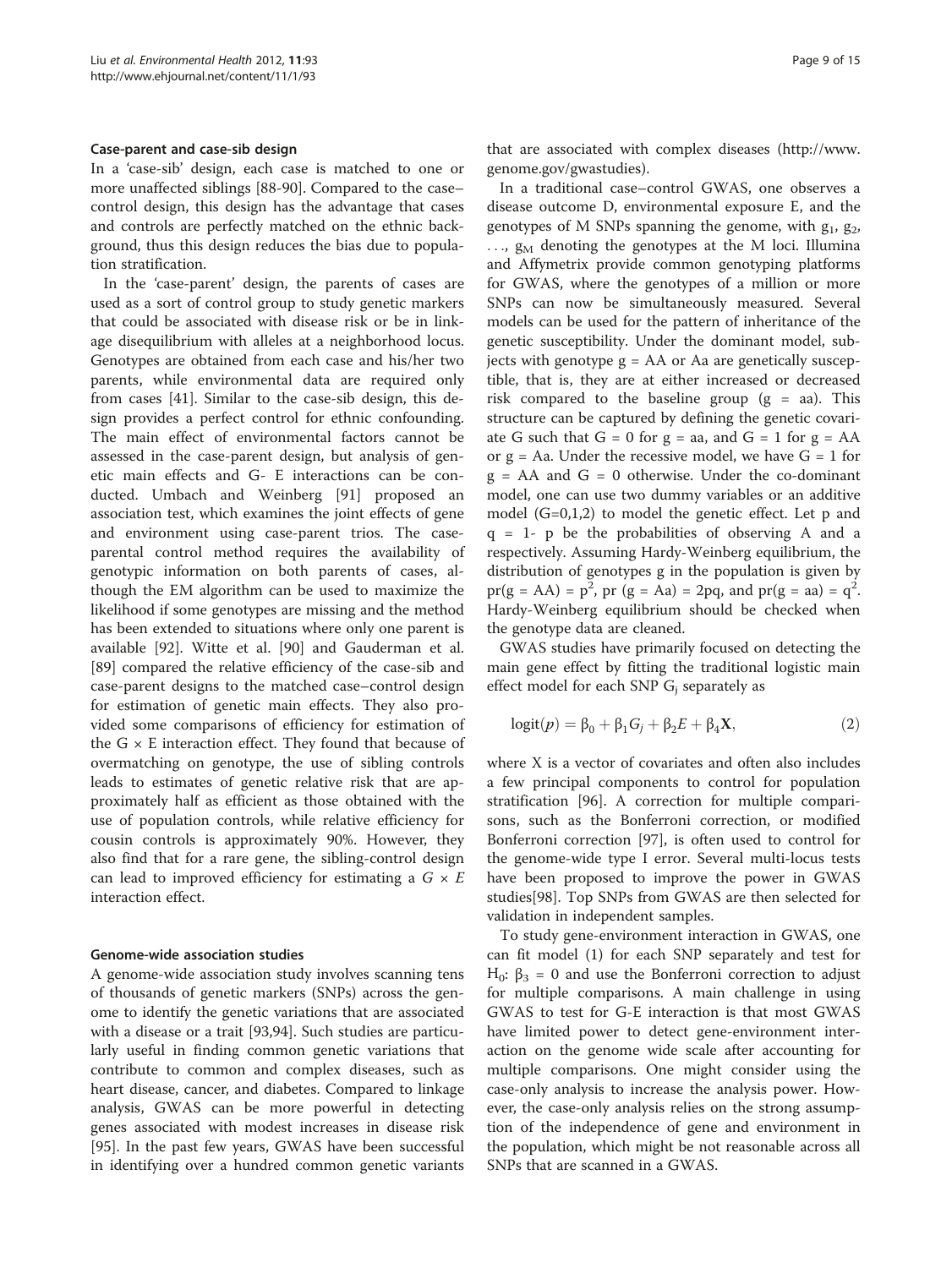Several approaches have been recently proposed to improve power for detecting gene-environment interactions in GWAS. Kraft et al. [[81\]](#page-13-0) proposed to screen for top genes in the presence of possible gene-environment interactions using a 2-df test for testing for the main genetic effect and G×E interactions jointly. They showed that under a variety of parameter settings, the 2-df test was often more powerful than a test of the main effect or the traditional test for G×E interactions.

Assuming binary E, Murcray et al. [\[99\]](#page-13-0) proposed a two-step approach where they first use a likelihood ratio test of the association between G and E based on the logistic model pr(E = 1 | G) =  $a_0 + a_1G$  and test for H<sub>0</sub>:  $a_1=0$ . This corresponds to the standard case-only test for the G×E interaction. One then screens for the significant genes with p–values below a threshold. In the second step, the screened SNPs are then tested using the standard G x E interaction test under model [\[1\]](#page-12-0) with correction for multiple comparisons. They showed this twostage test is more powerful than the standard one-stage test for the gene-environment interaction (H<sub>0</sub>: β<sub>3</sub>=0) using model [\[1](#page-12-0)]. The added power of this two-stage procedure derives from the fact that the multiple comparison in the second step is performed only based on the genes chosen in the first step, not the entire set of genes. As shown by Murcray et al., this two-step method can be almost twice powerful than the traditional one-step procedure if the G-E independence assumption is valid for a large fraction of G-E combinations under study. However, the power gain of the procedure diminishes as the total number of genetic markers increases [[100\]](#page-13-0).

Mukherjee and Chatterjee [\[101\]](#page-13-0) proposed a 1-stage inferential procedure on G-E interactions using an empirical Bayes-type shrinkage estimation approach. They estimate the interaction using a weighted average of the case-only and case–control estimators where the weights are based on the difference between the two estimators and the variance of the robust case–control estimate. This estimator is shown to be robust to the departure from the G-E independence assumption. The associated test can gain efficiency and power when the assumption of G-E independence in satisfied in the underlying population but also preserves Type I error when the independence assumption is violated.

#### Cohort studies

In prospective cohort studies, a sample of healthy subjects in a pre-specified cohort of subjects are recruited, environmental and lifestyle data and Biological samples, such as blood, are obtained at baseline (the start of the study), and the subjects are then followed prospectively over time for disease onset or quantitative traits. Questionnaire data and biological sample may be also updated over time. As Clayton and McKeigue [[102](#page-13-0)]

state, "The rationale for setting up cohort studies of genetic effects on disease risk is based on the argument that, because cohort studies can measure environmental exposures before disease onset, they are better than the case–control design for study of gene-environment interactions. Study of such interactions is thought to make detection of genes that influence disease risk easier, to allow individuals at high risk to be identified for targeted intervention, and to advance understanding of biological pathways leading to disease."

For binary D, E, and G, the data layout for a cohort study is similar to that of a case–control study in Additional file [1:](#page-11-0) Table S2, except that, unlike case–control studies, one can now estimate disease risks and subsequently estimate relative risks (RRs). Parallel to the odds ratio calculations in case–control studies, one can define four RRs. For example, using the non-exposed and nonhigh-risk genotype (G=E=0) as the reference group:  $RR_{11}$ is the RR comparing the exposed and high-risk genotype group (G=E=1) and is estimated as  $h(a+c)/(f+h)a$ , similarly one can define  $RR_{10}$ ,  $RR_{01}$ , and  $RR_{00}$ . Under the multiplicative interaction model, the null hypothesis of no G-E interaction can be written as  $H_0$ :  $RR_{11} = RR_{01} \times$ RR<sub>10</sub>. This is equivalent to testing H<sub>0</sub>: OR<sub>11</sub> = OR<sub>01</sub>  $\times$  $OR<sub>10</sub>$  and can proceed with logistic regression.

One major limitation of cohort studies is that rare events will not occur at sufficient frequency so that most cohort studies may not record sufficient numbers of cases for rare diseases and might have only marginal power for common diseases [[102](#page-13-0)]. Cohort studies can be used to study gene effects and gene-environment interactions for disease progression and censored time-toevent data using survival analysis techniques, e.g., the Cox model [[103\]](#page-13-0), and for longitudinal phenotypes using mixed models and GEEs [\[104\]](#page-13-0).

#### Nested case–control design and case-cohort studies

Epidemiologic cohort studies and disease prevention trials typically require the follow-up of several thousand subjects for a number of years before yielding useful results, and hence can be prohibitively expensive. To address this issue, a pseudo case–control design can be used to reduce the number of subjects for whom covariate data are required (see for example, [\[105](#page-13-0)-[108](#page-13-0)]), where each subject developing disease is matched to one or more subjects without disease at the same point in 'time' using incidence-density sample. Henceforth, relative risks are estimated using a matched case–control analysis. In this setup, one only requires the covariate measurements for only cases and their matched controls. This is the so-called 'case-control nested within a cohort' design.

However, intuitively the alignment of each selected control subject to its matched case could be inefficient,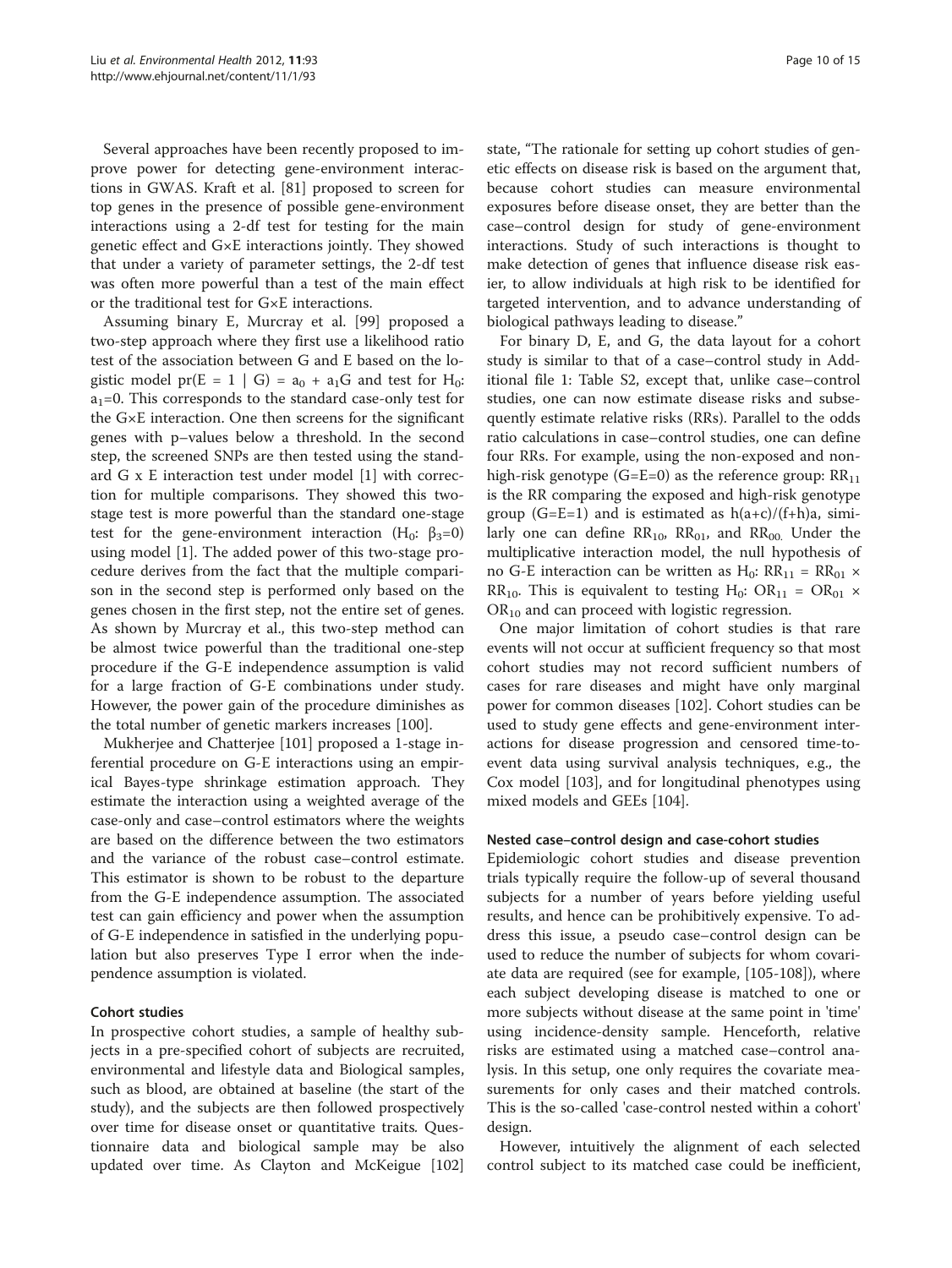since that subject may also properly serve as a member of the comparison group for cases occurring at a range of other times. In the context of a disease prevention trial, it is often desirable to have a subset of the trial cohort for whom covariate data are analyzed on an ongoing basis in order to monitor intervention effectiveness and compliance. The case–control approach is not well suited to this purpose since covariate histories are only assembled following case occurrence. As an alternative, Prentice [\[78\]](#page-13-0) proposed a 'case-cohort' design which involves the selection of a random sample (or a stratified random sample) of the entire cohort, and the assembly of covariate histories only for this random subcohort and for all cases. The subcohort in a given stratum constitutes the comparison set of cases occurring at a range of failure times. The subcohort also provides a basis for covariate monitoring during the course of cohort followup. Very similar designs have also been proposed by Kupper, McMichael & Spirtas [\[109\]](#page-13-0) and Miettinen [\[110](#page-14-0)]. These more efficient designs have started being used to study gene-environment interactions in cohort studies [[111\]](#page-14-0).

The statistical efficiency for a case-cohort study over a nested case–control study is small. Wacholder [[112](#page-14-0)] pointed out that nested case–control designs have a small to moderate advantage for studies with substantial late entry or censoring. Case-cohort studies gain small advantage in studies with little late entry or censoring. However, a major practical advantage of the case-cohort studies is the ability to use the same subcohort for several outcomes such as different subtypes of disease [[112\]](#page-14-0). If one intends to compare the risk factors of different outcomes then adjustments of significance levels and confidence intervals are required due to multiple comparisons and to account for possible correlations between outcomes [[113](#page-14-0)]. However, if the main focus is on the evaluation of risk factors for each disease separately then no such adjustment is required.

### Two-stage designs and biased sampling

In many situations, the exposure of interest and the disease endpoint can both be rare and studies of their relationship between them require a very large number of samples, and hence can be very expensive. In such cases, a two-stage design, originally proposed by White [\[114](#page-14-0)], can be employed. A major assumption in this scenario that the exposure information is already available for a large sample of controls and cases in the screening stage. Complete covariate and genotype information is then collected only on a subsample, where the sampling fraction can depend jointly on disease and exposure status. For example, in case of a rare exposure, one can oversample those who are more likely to have exposure and perform the genotyping on a more informative subset of

subjects. A similar approach can be taken where a specific rare genotype is of interest and exposure is expensive to record. White [[114](#page-14-0)], assuming the exposure and disease status are both binary, presented a procedure to derive valid estimates of odds ratio by incorporating the information from the first both stages sample and the sampling proportions for the second stage. Cain and Breslow [[115\]](#page-14-0) extended this approach by allowing for a multilevel exposure variable, and any number and type of any covariates. There is a large recent literature on analysis of two-stage case–control designs using more efficient inverse probability weighted estimation procedures and semiparametric efficiency procedures [[116](#page-14-0)]. Weinberg and Wacholder [[117\]](#page-14-0) developed designs of case–control studies with biased sampling for more general cases. They developed and presented analytic techniques and estimation procedures. They show that unbiased estimation procedure of the main and the interaction effects are possible assuming given the sampling fractions are known for the second stage sampling. From the simulation studies of Weinberg and Wacholder, it is seen that the effect of the screening/ matching factor in the stage 1 sampling can often be estimated with better precision compared to completely sampling. In addition, the main and interaction effects can be also estimated more efficiently compared to random sampling. The advantage of this design appears to improve the efficiency of estimation of the interaction coefficient; the efficiency gain could be as large as 250%. The efficiency gain is however dependent of the odds ratio relating the exposure and genotype to the disease.

### Power and sample size considerations

Gene-environmental studies often require large sample sizes to detect interactions compared to studies for detecting main gene and environmental associations. Thus, power and sample size considerations are critical. There have been several publications about sample size and power calculations in G-E studies (Table [1\)](#page-11-0). The software QUANTO developed by Gauderman [\[37](#page-12-0)] is convenient for power and sample size calculations for a range of gene-environmental designs.

### **Discussion**

With advancement in human genetics and risk assessment, current research has shown that the interplay between genes and environment is critical to disease risk and progression. Consequently, more research efforts need to be directed towards investigating the genetic basis of individual susceptibility and the role of the genome and epigenome, to various environmental agents. The methodological issues raised above are focused on the "how to" approaches to assessing gene-environment interactions.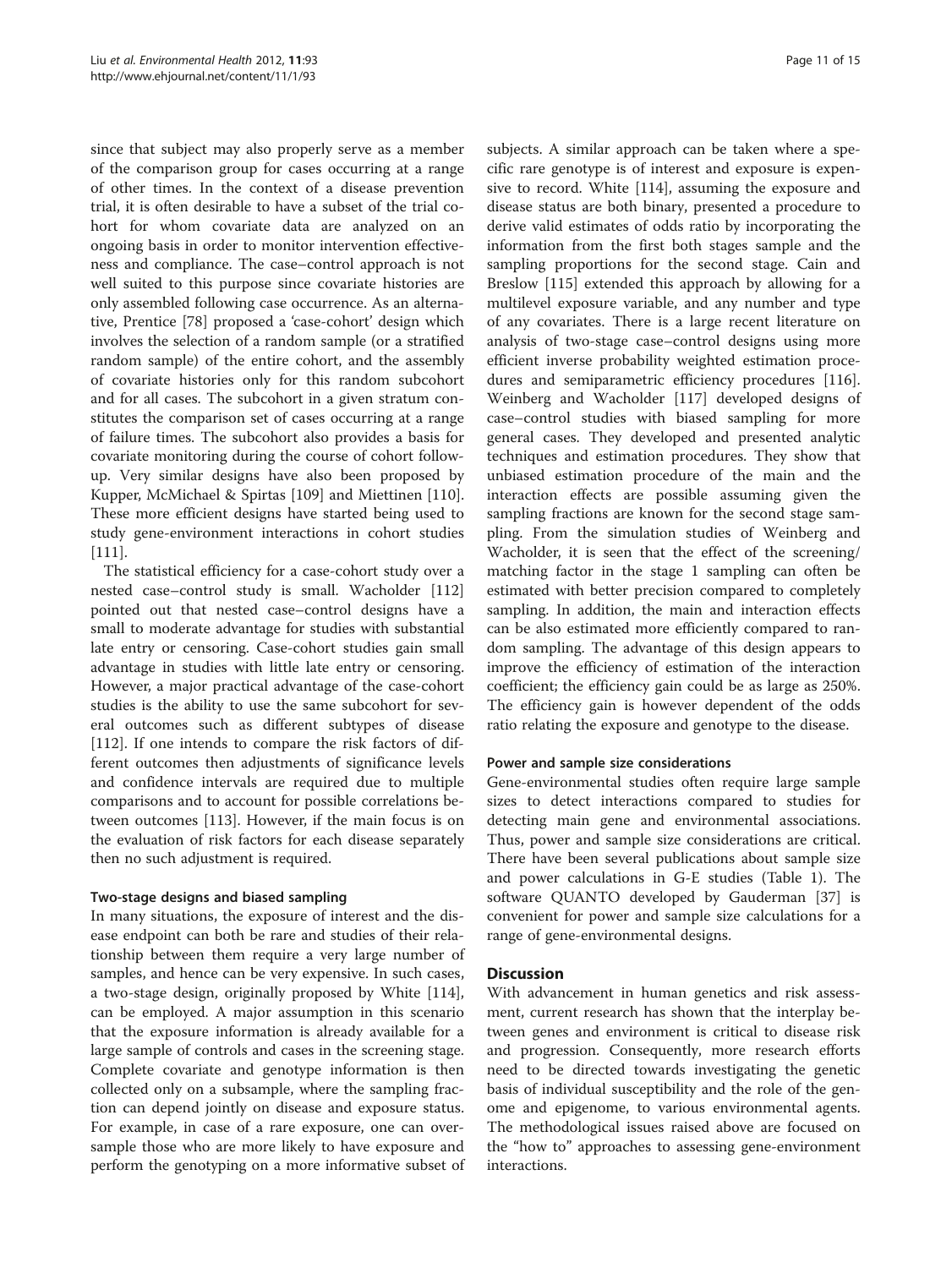| Source                     | Design                                                                                               |
|----------------------------|------------------------------------------------------------------------------------------------------|
| Yang et. al. [118]         | Case-only                                                                                            |
| Cai and Zheng [119]        | Case-cohort                                                                                          |
| Schaid [41]                | Matched case-control                                                                                 |
| Gauderman [37]             | Case-sibling                                                                                         |
|                            | Case-parent                                                                                          |
| Lubin and Gail [120]       | Unmatched case–control, Multivariate regression models for odds ratio                                |
| Hwang et al. [121]         | Unmatched case-control, binary genetic and environmental factors                                     |
| Foppa and Spiegelman [122] | Unmatched case–control, binary genetic factor and an environmental exposure with multiple categories |

<span id="page-11-0"></span>Table 1 Summarized publications regarding sample size and power calculations in gene-environment studies

All individuals are exposed to a variety of hazardous agents and chemicals in the environment. However, genetic pathways are thought to have evolved for minimizing the adverse effects from these environmental insults. Genes expressed in these pathways, referred to broadly as environmentally responsive genes, exhibit heritable variability that may be associated with altered efficiency of the pathway. Hence, gene-environment investigation needs to go beyond individual genes to investigate the roles of genetic pathways and networks.

Several research programs were launched to promote and facilitate research in environmentally responsive genes. In the 1990's, the National Institute of Environmental Health Sciences (NIEHS), of the U.S. National Institutes of Health, initiated a multiyear project entitled the NIEHS Environmental Genome Project (EGP). The focus of the NIEHS EGP is on common sequence variations, referred to as genetic polymorphisms, in environmentally responsive genes. The NIH-wide Genes, Environment and Health Initiative (GEI) was launched in February 2006 to support research that will lead to the understanding of genetic contributions and gene-environment interactions in common disease. Numerous scientific advances have been made through these initiatives.

More advanced statistical and computationally efficient methods need to be developed to investigate the interplay of genes and environment in human diseases. Data integration is becoming more and more important. More interdisciplinary research by integrating molecular biological knowledge, environmental sciences, bioinformatics and computational biology, and statistical and computational methods is likely to advance research in genes and environment. More research is needed in several emerging research areas in genes and environment, such as exposure biology for identifying new biomarkers for better measuring exposures, mediation (causal inference) analysis, e.g., for effects of environment of disease phenotypes through epigenetic markers, statistical methods for high-dimensional data analysis for genes and environment, and risk prediction using genes and

environment. It should be noted that the process of translating genetic and 'omic research into practice in environmental and occupational health is considered to be in an early phase. Thus, most research findings from genetic susceptibility studies should be communicated with caution to the general public at this time. Policy research on genes and environment deserves more attention.

#### Conclusion

In conclusion, we are entering an exciting period of research and knowledge generation about geneenvironment interactions. The potential for combining basic bench work with human population studies opens up many opportunities to examine the health effects of complex environmental exposures. The challenges for the next decade for human population work in this field include maintaining rigorous epidemiologic study design, improving environmental exposure analysis, advancing genomic technology and knowledge, and expanding the necessary analytic and computational tools for highthroughout "-omic" and environmental data, and the concomitant policy and ethical implications.

#### Additional file

[Additional file 1:](http://www.biomedcentral.com/content/supplementary/1476-069X-11-93-S1.doc) Table S1. Example of population stratification. Table S2. OR calculations for G-E case-control studies. Table S3. OR calculations for case-only (D=1) studies.

#### Competing interest

None of the authors has any actual or potential conflicts of interest.

#### Acknowledgements

Supported in part by ES P42 016454, 5R37CA076404, 5P01CA134294, R00ES017744.

#### Author details

1 Environmental and Occupational Medicine and Epidemiology Program, Department of Environmental Health, Harvard School of Public Health, Boston, MA, USA. <sup>2</sup>Institute of Environmental Health, College of Public Health, National Taiwan University, Taipei, Taiwan. <sup>3</sup>Department of Biostatistics, Harvard School of Public Health, Boston, MA, USA. <sup>4</sup> Department of Statistics, North Carolina State University, Raleigh, NC 27695, USA. 5 Department of Preventive Medicine, Mount Sinai School of Medicine, New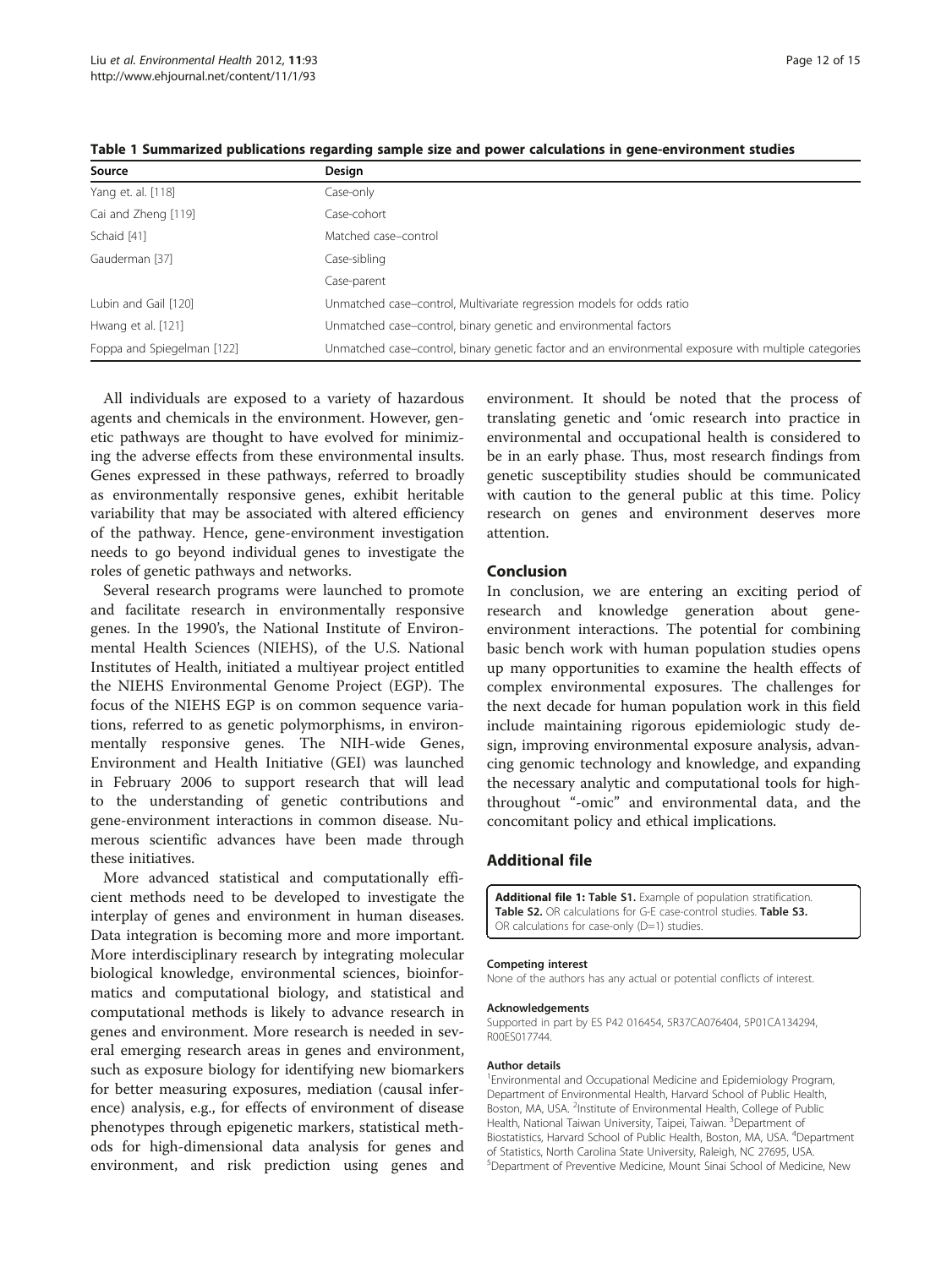<span id="page-12-0"></span>YorkNY, USA. <sup>6</sup>Department of Medicine, Massachusetts General Hospital/ Harvard Medical School, Boston, MA, USA.

Received: 23 February 2012 Accepted: 22 October 2012 Published: 19 December 2012

#### References

- Caporaso N, Rothman N, Wacholder S: Case-control studies of common alleles and environmental factors. J Natl Cancer Inst Monogr 1999,  $26.25 - 30$
- Langholz B, et al: Cohort studies for characterizing measured genes. J Natl Cancer Inst Monogr 1999, 26:39–42.
- 3. Garcia-Closas M, et al: Inference issues in cohort and case-control studies of genetic effects and gene–environment interactions. In Human genome epidemiology: a scientific foundation for using genetic information to improve health and prevent disease. Edited by Khoury JLWBM. Oxford: Oxford University Press; 2004.
- 4. NRC, N.R.C: Biological markers in environmental health research. Environ Health Perspect 1987, 74:3-9.
- 5. Perera FP, Weinstein IB: Molecular epidemiology and carcinogen-DNA adduct detection: new approaches to studies of human cancer causation. J Chronic Dis 1982, 35(7):581–600.
- Rothman N, Stewart WF, Schulte PA: Incorporating biomarkers into cancer epidemiology: a matrix of biomarker and study design categories. Cancer Epidemiol Biomarkers Prev 1995, 4(4):301–311.
- 7. Little RR, Sacks DB: HbA1c: how do we measure it and what does it mean? Curr Opin Endocrinol Diabetes Obes 2009, 16(2):113–118.
- 8. Hemstreet GP 3rd, et al: Biomarker risk assessment and bladder cancer detection in a cohort exposed to benzidine. J Natl Cancer Inst 2001, 93(6):427–436.
- 9. Gray R, Wheatley K: How to avoid bias when comparing bone marrow transplantation with chemotherapy. Bone Marrow Transplant 1991, 7(Suppl 3):9–12.
- 10. Davey Smith G, Ebrahim S: 'Mendelian randomization': can genetic epidemiology contribute to understanding environmental determinants of disease? Int J Epidemiol 2003, 32(1):1–22.
- 11. Cui Y, et al: Nanowire nanosensors for highly sensitive and selective detection of biological and chemical species. Science 2001, 293 (5533):1289–1292.
- 12. Russo VEA MR, Riggs AD: Epigenetic mechanisms of gene regulation. Cold Spring Harbor, NY: Cold Spring Harbor Laboratory Press; 1996.
- 13. Allis CD, Jenuwein T, Reinberg D: Epigenetics. Cold Spring Harbor: Cold Spring Harbor Laboratory Press; 2007.
- 14. Chuang JC, Jones PA: Epigenetics and microRNAs. Pediatr Res 2007, 61(5 Pt 2):24R–29R.
- 15. Baccarelli A, Bollati V: Epigenetics and environmental chemicals. Curr Opin Pediatr 2009, 21(2):243–251.
- 16. Fleming JL, Huang TH, Toland AE: The role of parental and grandparental epigenetic alterations in familial cancer risk. Cancer Res 2008, 68(22):9116–9121.
- 17. Jirtle RL, Skinner MK: Environmental epigenomics and disease susceptibility. Nat Rev Genet 2007, 8(4):253–262.
- 18. Gluckman PD, Hanson MA: Developmental origins of disease paradigm: a mechanistic and evolutionary perspective. Pediatr Res 2004, 56(3):311–317.
- 19. Waterland RA, Michels KB: Epigenetic epidemiology of the developmental origins hypothesis. Annu Rev Nutr 2007, 27:363–388.
- 20. Rothman KJ, Greenland S: Case-control studies. In: Rothman KJ, Greenland S (eds). Modern Epidemiology. Ed. 2. Philadelphia. PA: Lippincott-Raven 1998, 1998:93–114.
- 21. Last J, Spasoff R, Harris S: A dictionary of epidemiology. New York, NY: Oxford University Press; 2001.
- 22. Morimoto LM, White E, Newcomb PA: Selection bias in the assessment of gene-environment interaction in case–control studies. Am J Epidemiol 2003, 158(3):259–263.
- 23. Yokoyama A, et al: Reliability of a flushing questionnaire and the ethanol patch test in screening for inactive aldehyde dehydrogenase-2 and alcohol-related cancer risk. Cancer Epidemiol Biomarkers Prev 1997, 6(12):1105–1107.
- 24. Stamey TA, et al: Prostate-specific antigen as a serum marker for adenocarcinoma of the prostate. N Engl J Med 1987, 317(15):909-916.
- 25. Thompson IM, et al: Operating characteristics of prostate-specific antigen in men with an initial PSA level of 3.0 ng/ml or lower. JAMA 2005, 294(1):66–70.
- 26. Freedland SJ, Platz EA: Obesity and prostate cancer: making sense out of apparently conflicting data. Epidemiol Rev 2007, 29:88–97.
- 27. Skolarus TA, Wolin KY, Grubb RL 3rd: The effect of body mass index on PSA levels and the development, screening and treatment of prostate cancer. Nat Clin Pract Urol 2007, 4(11):605–614.
- 28. Ahn J, et al: Variation in KLK genes, prostate-specific antigen and risk of prostate cancer. Nat Genet 2008, 40(9):1032–1034. author reply 1035–6.
- Wiklund F, et al: Association of reported prostate cancer risk alleles with PSA levels among men without a diagnosis of prostate cancer. Prostate 2009, 69(4):419–427.
- 30. Reich DE, Goldstein DB: Detecting association in a case–control study while correcting for population stratification. Genet Epidemiol 2001, 20(1):4–16.
- 31. Kittles RA, et al: CYP3A4-V and prostate cancer in African Americans: causal or confounding association because of population stratification? Hum Genet 2002, 110(6):553–560.
- 32. Thomas DC, Witte JS: Point: population stratification: a problem for case–control studies of candidate-gene associations? Cancer Epidemiol Biomarkers Prev 2002, 11(6):505–512.
- 33. Khoury MJ, Yang Q: The future of genetic studies of complex human diseases: an epidemiologic perspective. Epidemiology 1998, 9(3):350–354.
- 34. Shriver MD, et al: Ethnic-affiliation estimation by use of populationspecific DNA markers. Am J Hum Genet 1997, 60(4):957–964.
- 35. Laird NM, Horvath S, Xu X: Implementing a unified approach to familybased tests of association. Genet Epidemiol 2000, 19(Suppl 1):S36–S42.
- 36. Weinberg CR, Umbach DM: Choosing a retrospective design to assess joint genetic and environmental contributions to risk. Am J Epidemiol 2000, 152(3):197–203.
- 37. Gauderman WJ: Sample size requirements for matched case–control studies of gene-environment interaction. Stat Med 2002, 21(1):35–50.
- 38. Begg CB, Zhang ZF: Statistical analysis of molecular epidemiology studies employing case-series. Cancer Epidemiol Biomarkers Prev 1994, 3(2):173-175.
- 39. Piegorsch WW, Weinberg CR, Taylor JA: Non-hierarchical logistic models and case-only designs for assessing susceptibility in population-based case–control studies. Stat Med 1994, 13(2):153–162.
- 40. Khoury MJ, Flanders WD: Nontraditional epidemiologic approaches in the analysis of gene-environment interaction: case–control studies with no controls! Am J Epidemiol 1996, 144(3):207–213.
- 41. Schaid DJ: Case-parents design for gene-environment interaction. Genet Epidemiol 1999, 16(3):261-273.
- 42. Albert PS, et al: Limitations of the case-only design for identifying geneenvironment interactions. Am J Epidemiol 2001, 154(8):687-693.
- 43. Weinberg CR, et al: Using risk-based sampling to enrich cohorts for endpoints, genes, and exposures. Am J Epidemiol 2007, 166(4):447-455.
- 44. Medlin J: Sister study hopes to answer breast cancer questions. Environ Health Perspect 2001, 109(8):A368–A369.
- 45. Manolio TA: Cohort studies and the genetics of complex disease. Nat Genet 2009, 41(1):5–6.
- 46. Manolio TA, Bailey-Wilson JE, Collins FS: Genes, environment and the value of prospective cohort studies. Nat Rev Genet 2006, 7(10):812–820.
- 47. Collins FS, Manolio TA: Merging and emerging cohorts: necessary but not sufficient. Nature 2007, 445(7125):259.
- 48. Willett WC, et al: Merging and emerging cohorts: not worth the wait. Nature 2007, 445(7125):257–258.
- 49. CHA, Children's Health Act 2000: Public Law 106–310 (codified at 42 USC 201). 2000.
- 50. Morgenstern H, Thomas D: Principles of study design in environmental epidemiology. Environ Health Perspect 1993, 101(Suppl 4):23–38.
- 51. Carroll RJ, Crainiceanu C, Ruppert D, Stefanski LA: Measurement Error in Nonlinear Models: A Modern Perspective. Chapman and Hall; 2006.
- 52. Dosemeci M, Wacholder S, Lubin JH: Does nondifferential misclassification of exposure always bias a true effect toward the null value? Am J Epidemiol 1990, 132(4):746–748.
- 53. Weinberg CR, Umbach DM, Greenland S: When will nondifferential misclassification of an exposure preserve the direction of a trend? Am J Epidemiol 1994, 140(6):565–571.
- 54. Chavance M, Dellatolas G, Lellouch J: Correlated nondifferential misclassifications of disease and exposure: application to a cross-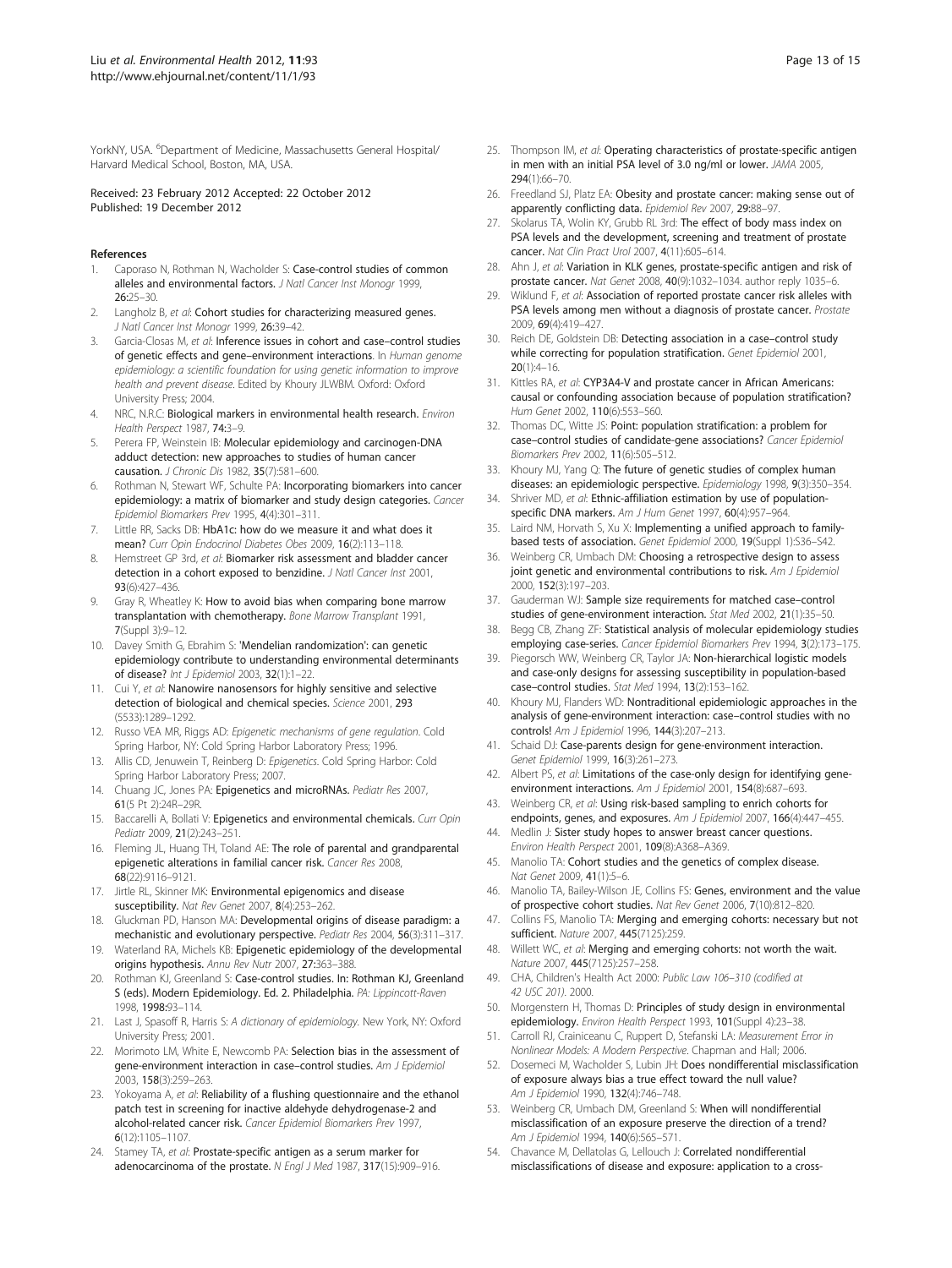<span id="page-13-0"></span>sectional study of the relation between handedness and immune disorders. Int J Epidemiol 1992, 21(3):537–546.

- 55. Kristensen P: Bias from nondifferential but dependent misclassification of exposure and outcome. Epidemiology 1992, 3(3):210–215.
- 56. Es G: Re: "Does nondifferential misclassification of exposure always bias a true effect toward the null value?" (Letter). Am J Epidemiol 1991, 134(4):440–441.
- 57. Garcia-Closas M, Thompson WD, Robins JM: Differential misclassification and the assessment of gene-environment interactions in case–control studies. Am J Epidemiol 1998, 147(5):426–433.
- 58. Jacob J, Seidel A: Biomonitoring of polycyclic aromatic hydrocarbons in human urine. J Chromatogr B Analyt Technol Biomed Life Sci 2002, 778(1–2):31–47.
- 59. Lioy PJ: Measurement methods for human exposure analysis. Environ Health Perspect 1995, 103(Suppl 3):35–43.
- 60. Weis BK, et al: Personalized exposure assessment: promising approaches for human environmental health research. Environ Health Perspect 2005, 113(7):840–848.
- 61. Rodier PM: Environmental causes of central nervous system maldevelopment. Pediatrics 2004, 113(4 Suppl):1076–1083.
- 62. Amin-Zaki L, et al: Intra-uterine methylmercury poisoning in Iraq. Pediatrics 1974, 54(5):587–595.
- 63. Marsh DO, et al: Fetal methylmercury poisoning: clinical and toxicological data on 29 cases. Ann Neurol 1980, 7(4):348–353.
- 64. Tilson HA, Jacobson JL, Rogan WJ: Polychlorinated biphenyls and the developing nervous system: cross-species comparisons. Neurotoxicol Teratol 1990, 12(3):239–248.
- 65. Agrawal A, et al: The effects of maternal smoking during pregnancy on offspring outcomes. Prev Med 2010, 50(1–2):13–18.
- 66. Wiencke JK, et al: Individual susceptibility to induced chromosome damage and its implications for detecting genotoxic exposures in human populations. Cancer Res 1991, 51(19):5266–5269.
- 67. Montgomery SM, Ekbom A: Smoking during pregnancy and diabetes mellitus in a British longitudinal birth cohort. BMJ 2002, 324(7328):26–27.
- 68. Angerer J, Ewers U, Wilhelm M: Human biomonitoring: state of the art. Int J Hyg Environ Health 2007, 210(3–4):201–228.
- 69. Chatterjee BB, et al: The location of personal sampler filter filter heads. Am Ind Hyg Assoc J 1969, 30(6):643-645.
- 70. Hernan MA, et al: Observational studies analyzed like randomized experiments: an application to postmenopausal hormone therapy and coronary heart disease. Epidemiology 2008, 19(6):766–779.
- 71. Zhang HP: Multivariate adaptive splines for analysis of longitudinal data. J Comput Graph Stat 1997, 6:74–91.
- 72. Zhang HP: Analysis of infant growth curves using multivariate adaptive splines. Biometrics 1999, 55:452-459.
- 73. Zhu W, et al: A genome-wide association analysis of Framingham Heart Study longitudinal data using multivariate adaptive splines. BMC Proc 2009, 3(Suppl 7):S119.
- 74. Hoover DR, et al: Nonparametric smoothing estimates of time-varying coefficient models with longitudinal data. Biometrika 1998, 85:809–822.
- 75. Wu CO, Chiang C-T: KERNEL SMOOTHING ON VARYING COEFFICIENT MODELS WITH LONGITUDINAL DEPENDENT VARIABLE. Statistica Sinica 2010, 10(2000):433–456.
- 76. Mukherjee B, et al: Tests for gene-environment interaction from casecontrol data: a novel study of type I error, power and designs. Genet Epidemiol 2008, 32(7):615–626.
- 77. Cornfield J: A statistical problem arising from retrospective studies. In Neyman, J. (ed.). Proceedings of the Third Berkeley Symposium on Mathematical Statistics and Probability 1956, 4:135–148.
- 78. Prentice RL, Pyke R: Logistic disease incidence models and case–control studies. Biometrika 1979, 66:403-411.
- 79. Selinger-Leneman H, et al: Does accounting for gene-environment (GxE) interaction increase the power to detect the effect of a gene in a multifactorial disease? Genet Epidemiol 2003, 24(3):200–207.
- 80. Chatterjee N, et al: Powerful multilocus tests of genetic association in the presence of gene-gene and gene-environment interactions. Am J Hum Genet 2006, 79(6):1002–1016.
- 81. Kraft P, et al: Exploiting gene-environment interaction to detect genetic associations. Hum Hered 2007, 63(2):111–119.
- 82. Maity, A.a.L., X: Powerful tests for detecting a gene effect in the presence of possible gene-gene interactions using garrotte kernel machines. Submitted. 2010.
- 83. Khoury MJ, Beaty TH: Applications of the case-control method in genetic epidemiology. Epidemiol Rev 1994, 16(1):134–150.
- 84. Umbach DM, Weinberg CR: Designing and analysing case-control studies to exploit independence of genotype and exposure. Stat Med 1997, 16 (15):1731–1743.
- 85. Chatteriee N, Kalaylioglu Z, Carroll RJ: Exploiting gene-environment independence in family-based case–control studies: increased power for detecting associations, interactions and joint effects. Genet Epidemiol 2005, 28(2):138–156.
- 86. Chatterjee, N.a.C., R. J: Semiparametric maximum likelihood estimation exploiting gene-environment independence in case–control studies. Biometrika 2005, 92:399–418.
- 87. Wang LY, Lee WC: Population stratification bias in the case-only study for gene-environment interactions. Am J Epidemiol 2008, 168(2):197-201.
- 88. Curtis D: Use of siblings as controls in case–control association studies. Ann Hum Genet 1997, 61:319-333.
- 89. Gauderman WJ, Witte JS, Thomas DC: Family-based association studies. J Natl Cancer Inst Monogr 1999, 26:31–37.
- 90. Witte JS, Gauderman WJ, Thomas DC: Asymptotic bias and efficiency in case–control studies of candidate genes and gene-environment interactions: basic family designs. Am J Epidemiol 1999, 149(8):693–705.
- 91. Umbach DM, Weinberg CR: The use of case-parent triads to study joint effects of genotype and exposure. Am J Hum Genet 2000, 66(1):251-261.
- 92. Flanders WD, Khoury MJ: Analysis of case-parental control studies: method for the study of associations between disease and genetic markers. Am J Epidemiol 1996, 144(7):696–703.
- 93. Kraft P, Cox DG: Study designs for genome-wide association studies. Adv Genet 2008, 60:465–504.
- 94. McCarthy MI, et al: Genome-wide association studies for complex traits: consensus, uncertainty and challenges. Nat Rev Genet 2008, 9(5):356–369.
- 95. Risch N, Merikangas K: The future of genetic studies of complex human diseases. Science 1996, 273(5281):1516–1517.
- 96. Price AL, et al: Principal components analysis corrects for stratification in genome-wide association studies. Nat Genet 2006, 38(8):904–909.
- 97. Moskvina V, Schmidt KM: On multiple-testing correction in genome-wide association studies. Genet Epidemiol 2008, 32(6):567–573.
- 98. Browning BL, Browning SR: Efficient multilocus association testing for whole genome association studies using localized haplotype clustering. Genet Epidemiol 2007, 31(5):365–375.
- 99. Murcray CE, Lewinger JP, Gauderman WJ: Gene-environment interaction in genome-wide association studies. Am J Epidemiol 2009, 169(2):219–226.
- 100. Chatterjee N, Wacholder S: Invited commentary: efficient testing of gene-environment interaction. Am J Epidemiol 2009, 169(2):231–233. discussion 234–5.
- 101. Mukherjee B, Chatterjee N: Exploiting gene-environment independence for analysis of case–control studies: an empirical Bayes-type shrinkage estimator to trade-off between bias and efficiency. Biometrics 2008, 64(3):685–694.
- 102. Clayton D, McKeigue PM: Epidemiological methods for studying genes and environmental factors in complex diseases. Lancet 2001, 358(9290):1356–1360.
- 103. Kalfleisch JD PR: The Statistical Analysis of Failure Time Data. New York, NY: Wiley; 2002.
- 104. Diggle P, Heagerty P, Liang KY, Zeger S: Analysis of Longitudinal Data. New York: Oxford University Press; 2002.
- 105. Breslow NE, Lubin JH, Marek P, Langholtz B: Multiplicative models and cohort analysis. J. Am. Statist. Assoc. 1983, 78:1-12
- 106. Lubin JH, Gail MH: Biased selection of controls for case-control analyses of cohort studies. Biometrics 1984, 40(1):63–75.
- 107. Whittemore AS: The Efficiency of Synthetic Retrospective Studies. Biom. J. 1981, 23:73–78.
- 108. Whittemore AS, McMillan A: Analyzing occupational cohort data: application to U.S. uranium miners. In Environmental Epidemiology: Risk Assessment. Edited by Prentice RL, Whittemore AS. Philadelphia: SIAM; 1982:65–81.
- 109. Kupper LL, McMichael AJ, Spirtas R: A hybrid epidemiologic study design useful in estimating relative risk. J Am Stat Assoc 1975, 70:524–528.